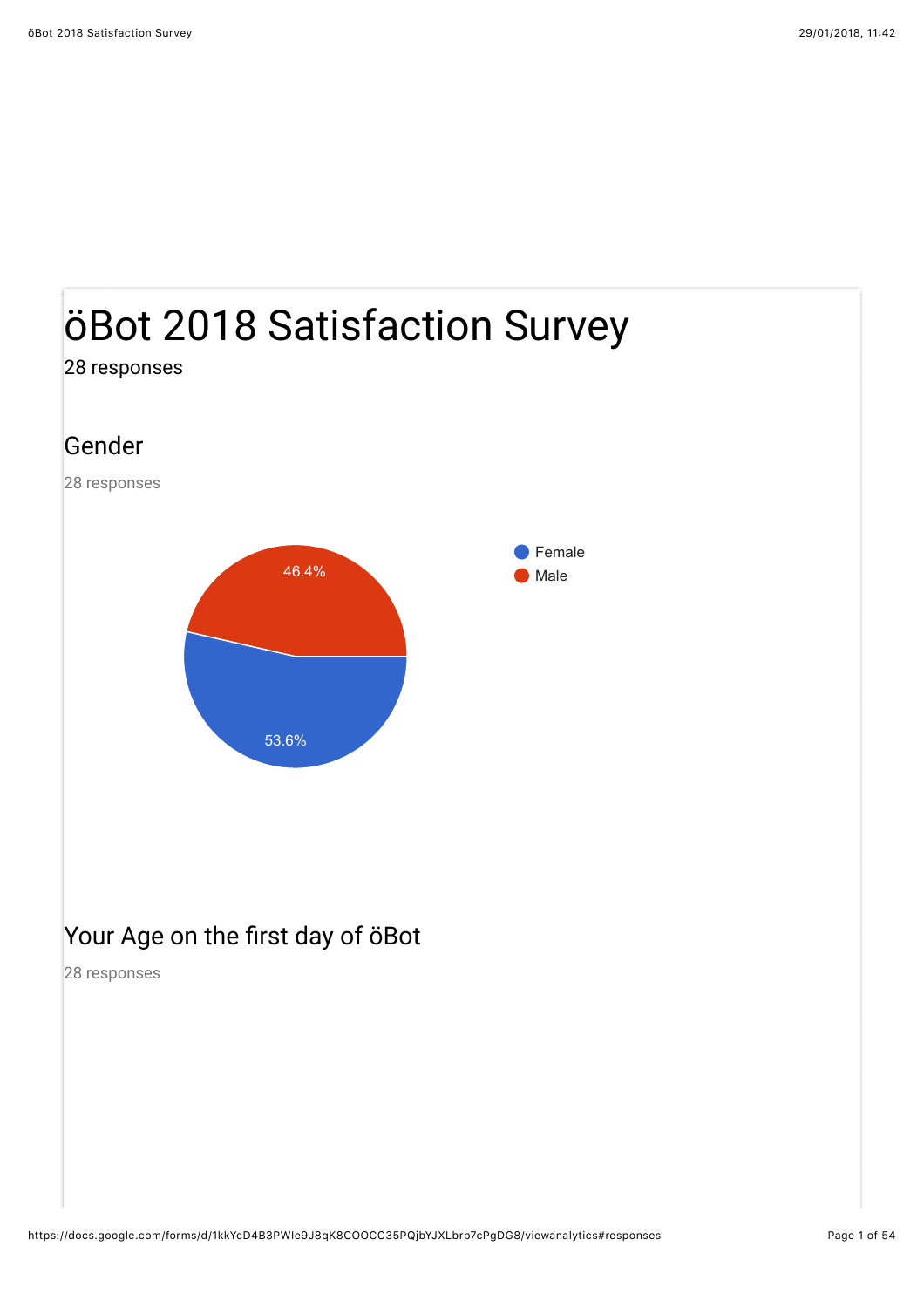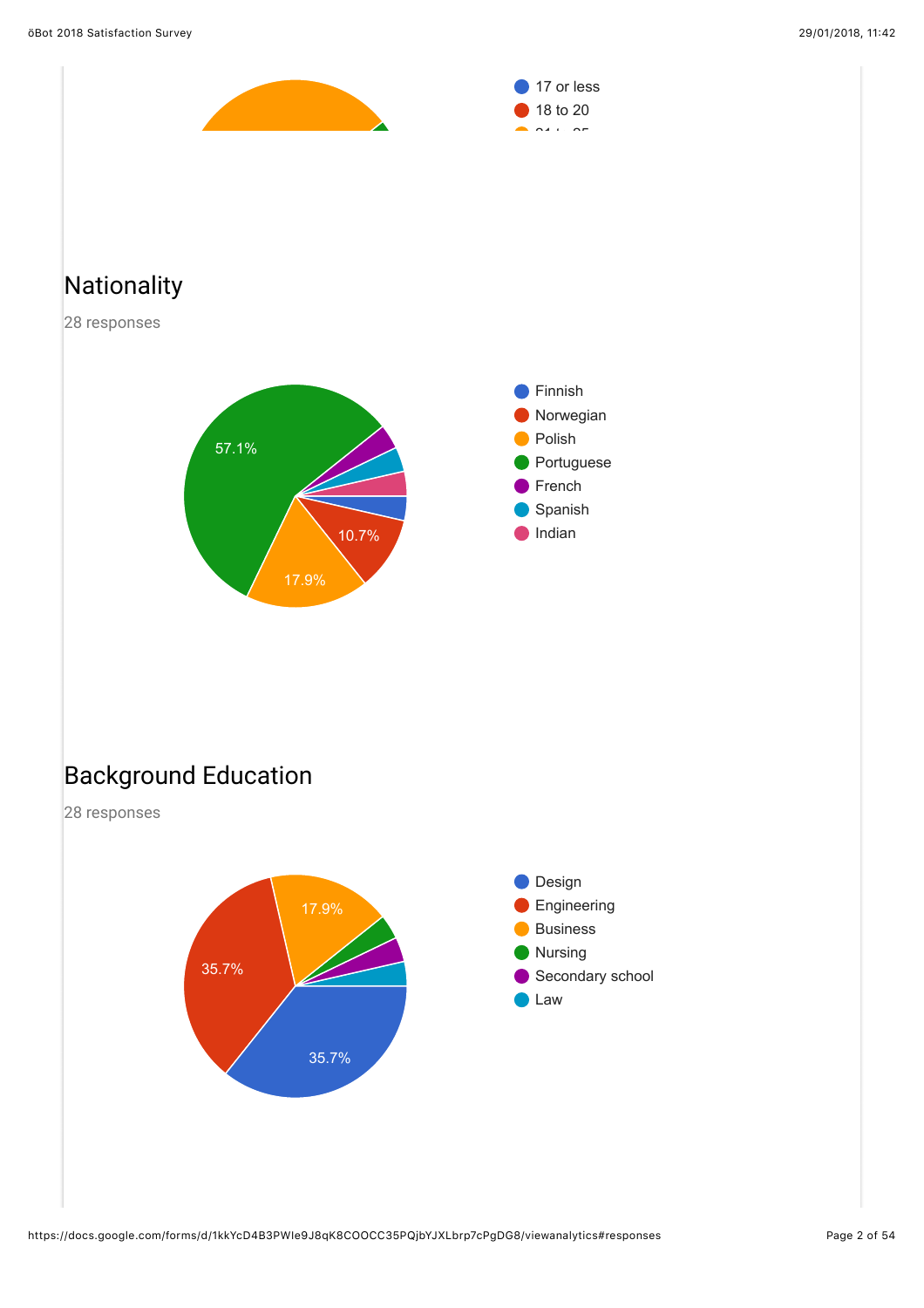

How high was your level of interest on öBot before travelling to CERN? 28 responses

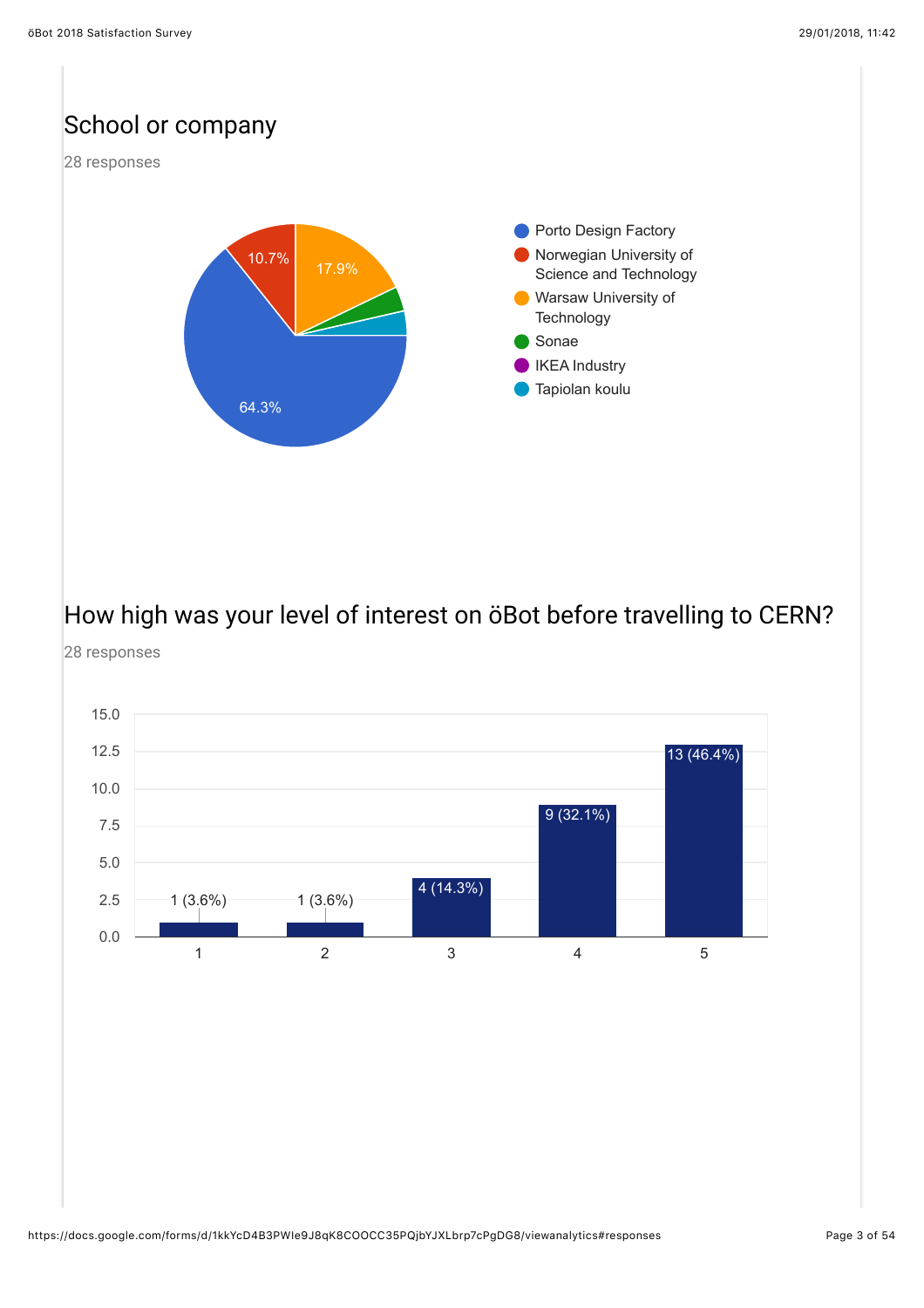#### How did the öBot experience match your expectations?

28 responses



#### How important was öBot for your academic project?

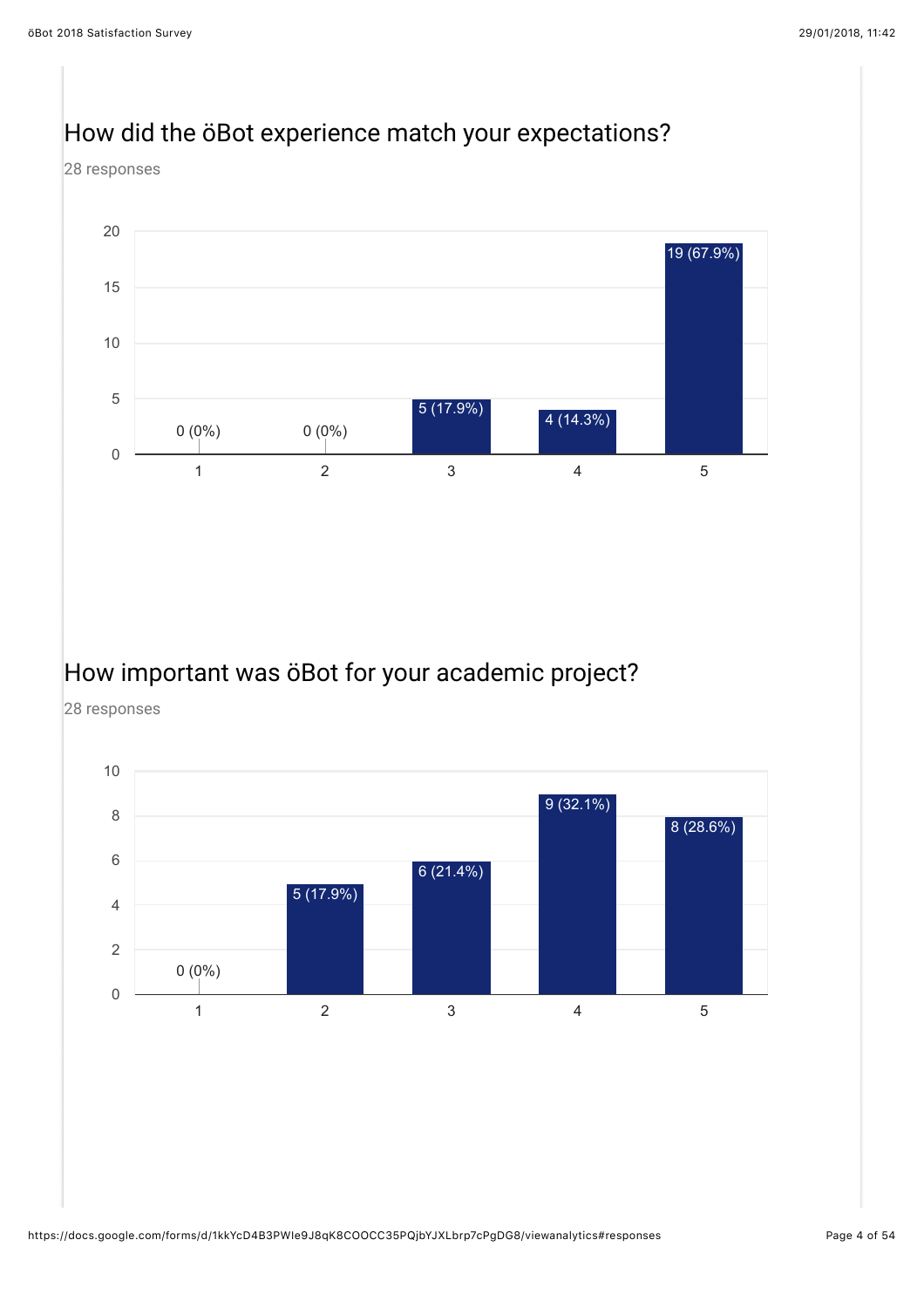#### Care to leave any remark or suggestions regarding öBot bootcamp experience?

8 responses

IMO it would be better if key speeches would be grouped in the morning without brakes.

Non

It would be interesting to expand this eletronics knowledge in another follow-up workshop.

less design - more mechatronics

thinking about the experience outside CERN: transportation to the hotel, food etc! As far as I'm concerned, these were really pain points

invest a little more time with teaching how to program

Extreme trip for 3 more days

It was very good. The only think that could have been a little bit better was some lectures that were not that attractive.

Bootcamp Reception

#### How good was the information on how to get to CERN?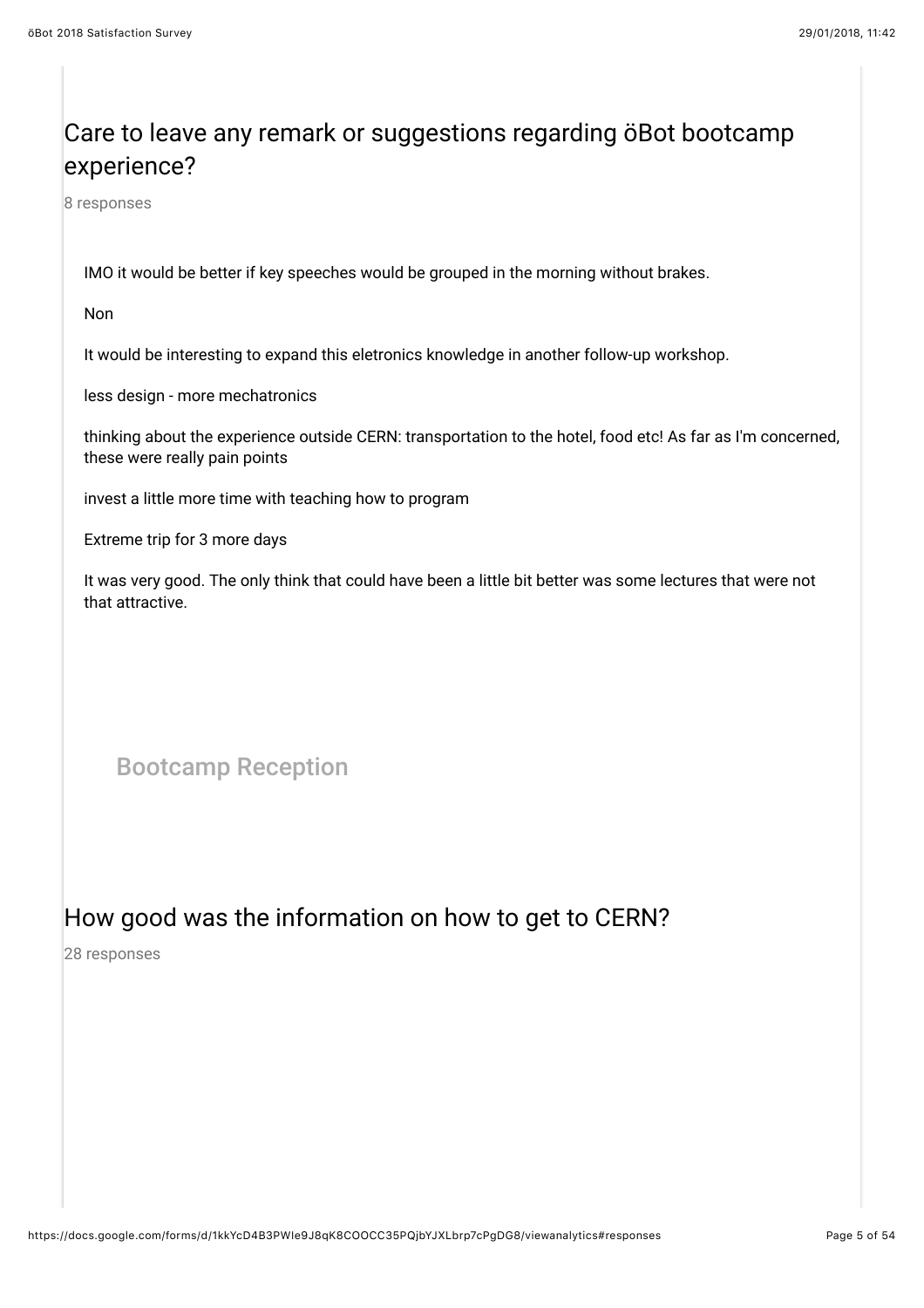

#### Any comments?

4 responses

Inspiring experience and reception!

i would have loved having the opportunities to make the most of it in terms of time: we only had the "chance" to spend the night there the day before the last day working on our projects + i had the impression we were not that expected by CERN people outside IdeaSquare, i would have loved having the chance to actually meet random workers from CERN

We felt like was PDF, amazing

better transportations praticalities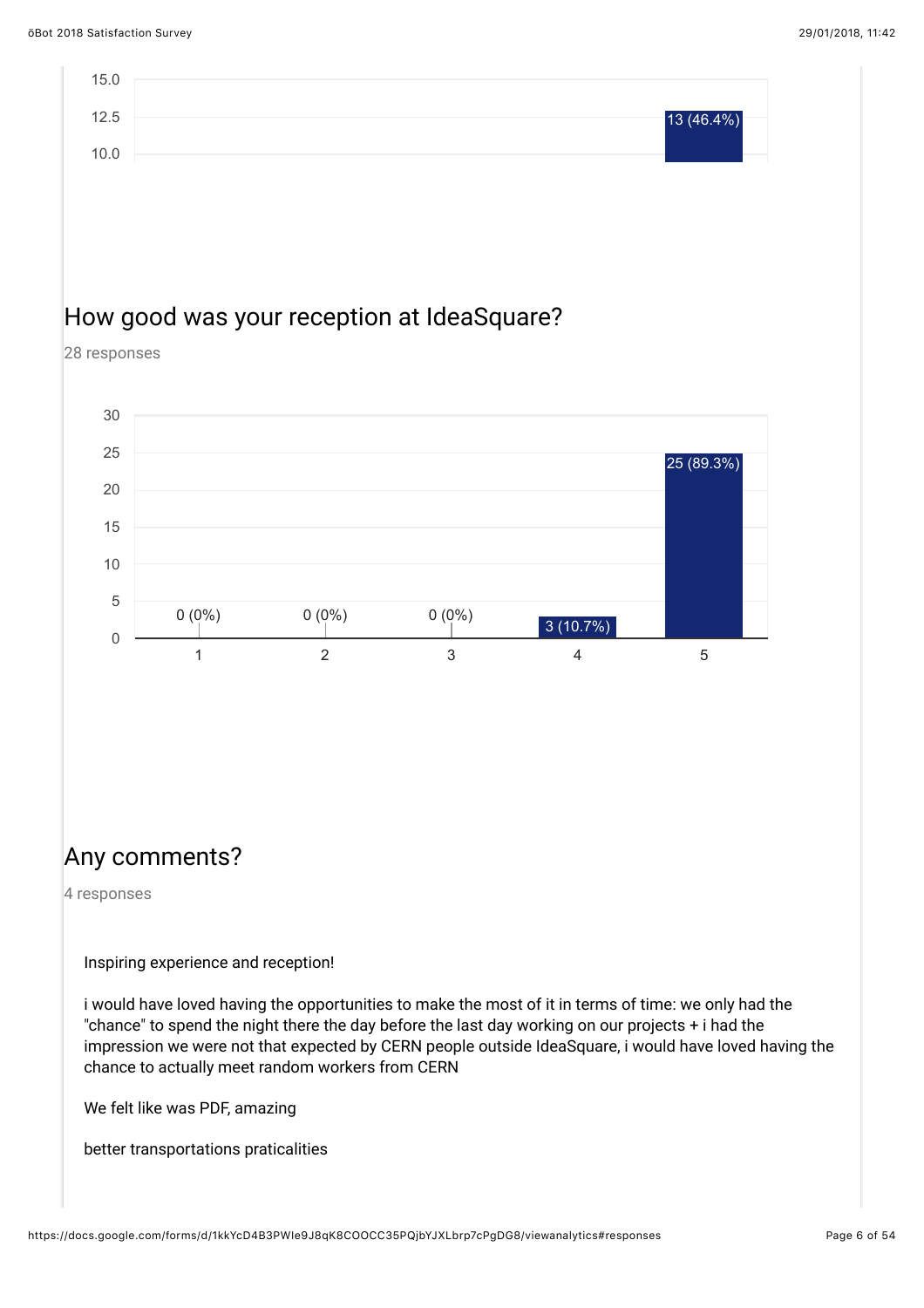27 responses

Regarding the "Master the eletron" and "Talking arduinish" Lectures by Flávio and Kacper

#### How relevant was the theoretical content in this lecture given to accomplish your öBot?

1 2 3 4 5 0.0 2.5 5.0 7.5 10.0 12.5 15.0  $0 (0\%)$  1 (3.7%) 5 (18.5%) 6 (22.2%) 15 (55.6%)

How relevant was the practical exercises given to accomplish your öBot?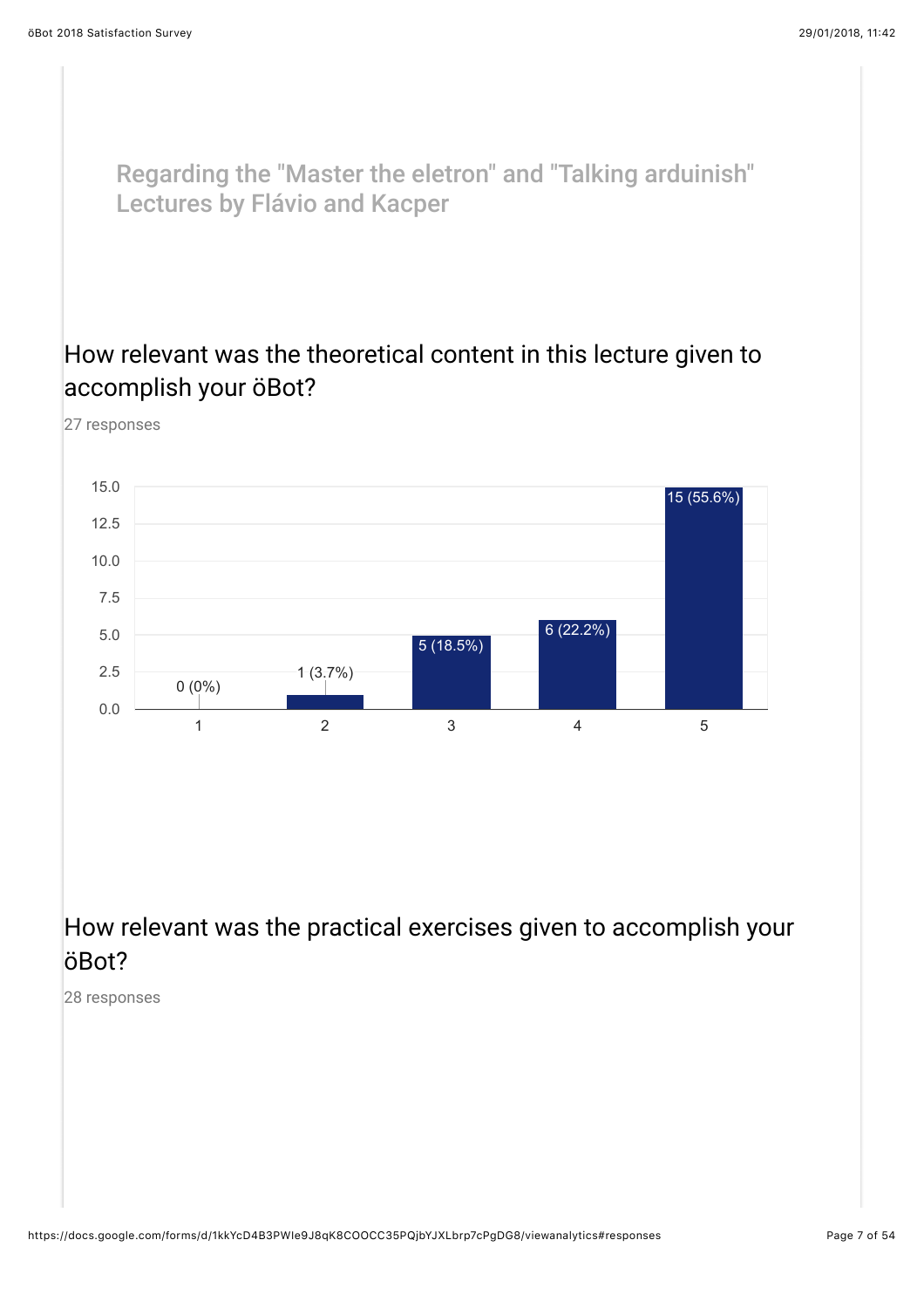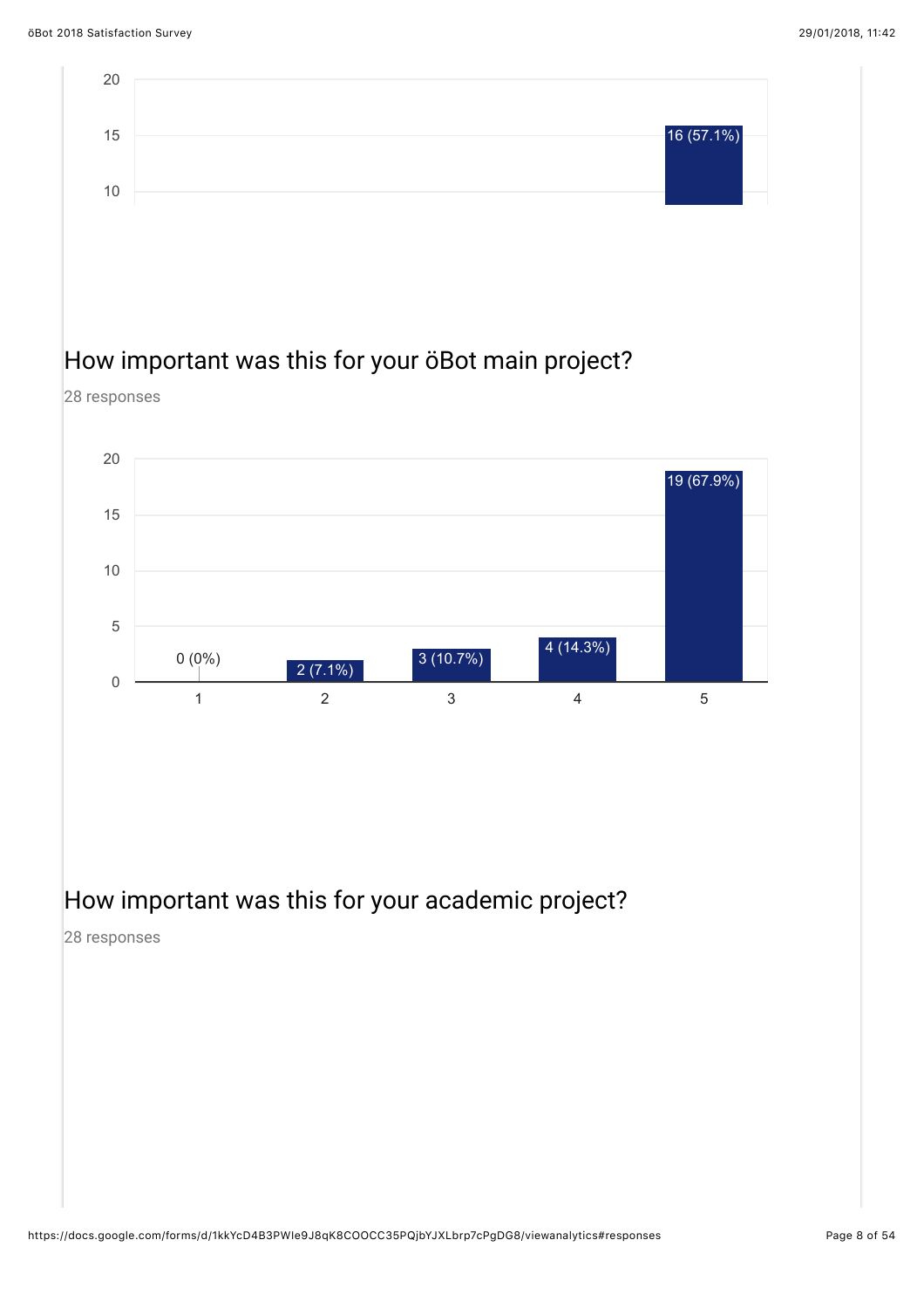

#### How helpful was the speaker clarifying your doubts?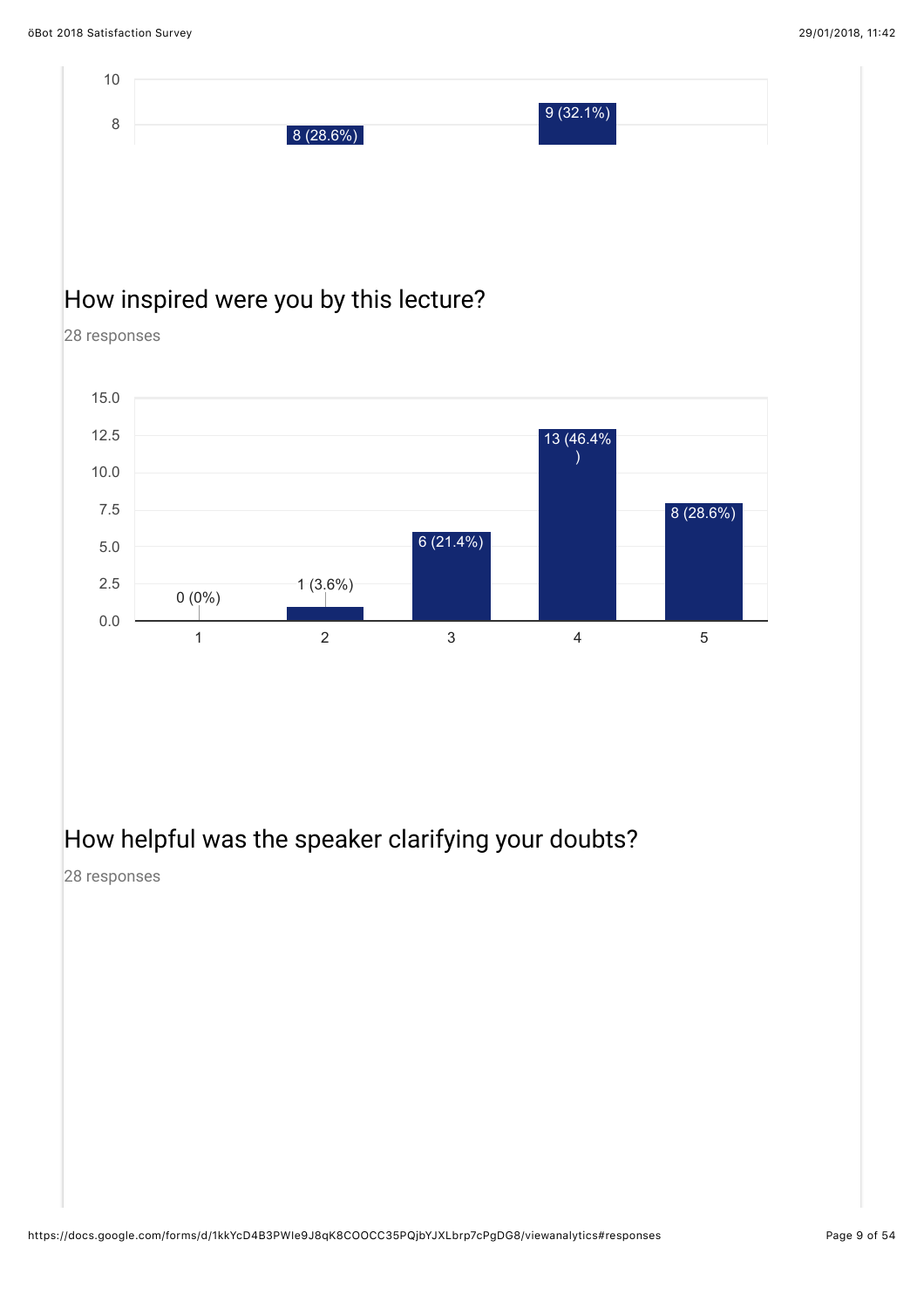15.0

#### How was the competence of the speakers in the transmission of knowledge?

28 responses



#### Any other comments?

6 responses

Assembling vídeo could be nice

The reason I am giving a low score on the "importance for my academic project" is because I have done a similar paperbot challenge, a semester course in Mechatronics and have also used a lot of mechatronics in other projects. The öBot introduction is therefore fairly basic for me, but I think it is very useful for beginners. Good job!

congrats! great job guys

I really liked these lectures and was really pleased by Flávio and Kacper's overall performance and commitments!! I just wish the first exercices would have been individual instead of in groups, i would have had the chance to really get the exercice, the heterogeneity of the groupe made naturally some people more confortable with the exercice while i was feeling slowing the team and ghosting some exercices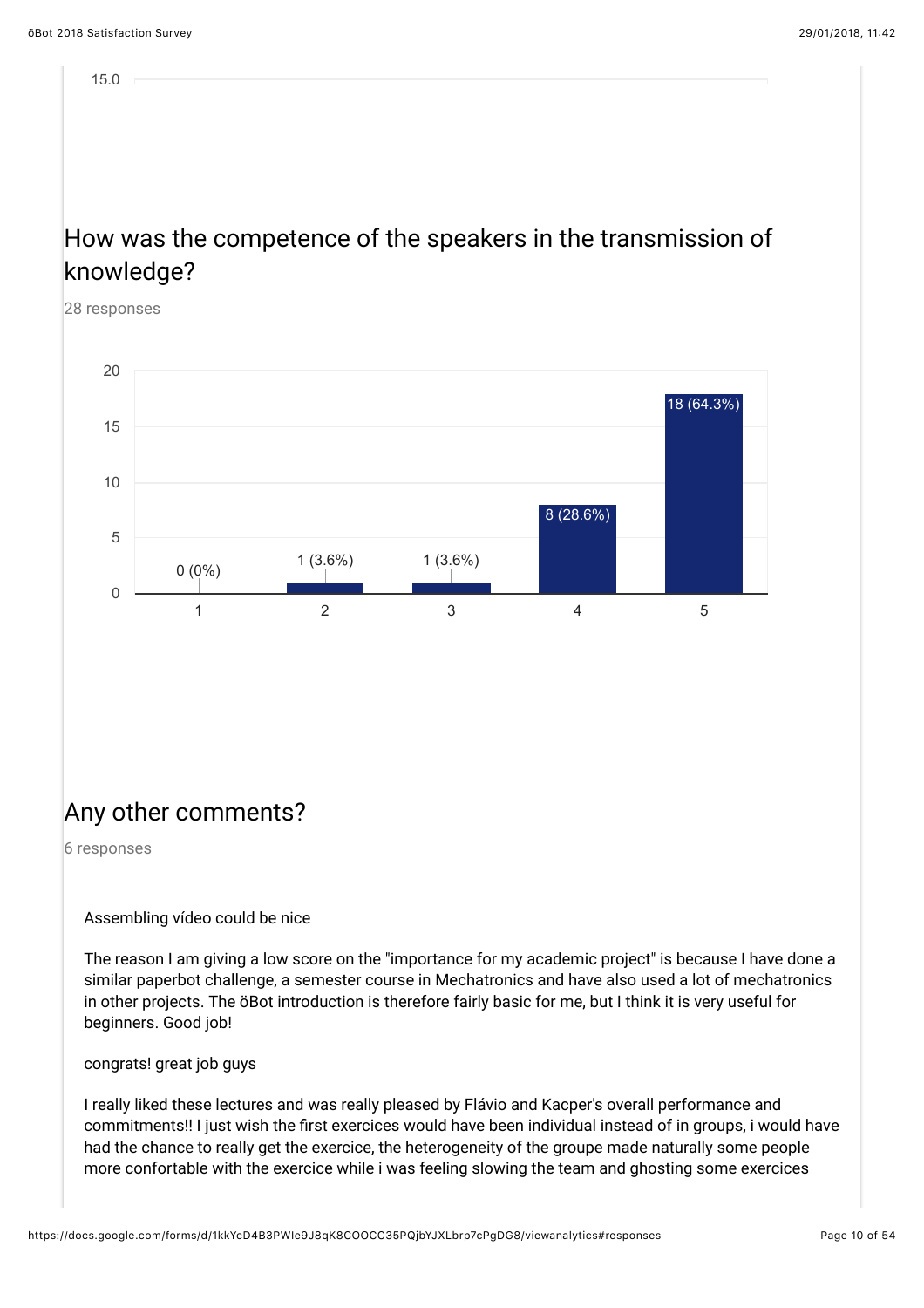I was hoping to learn more on electronics, be given more examples on what uses each sensor has for example and learn how to program them.

They were at the level of the event! Congrats to them

Regarding CFP and CEP Launch by Rui Coutinho

#### How relevant was the theoretical content in this lecture to accomplish your öBot?



#### How important was this for your öBot main project?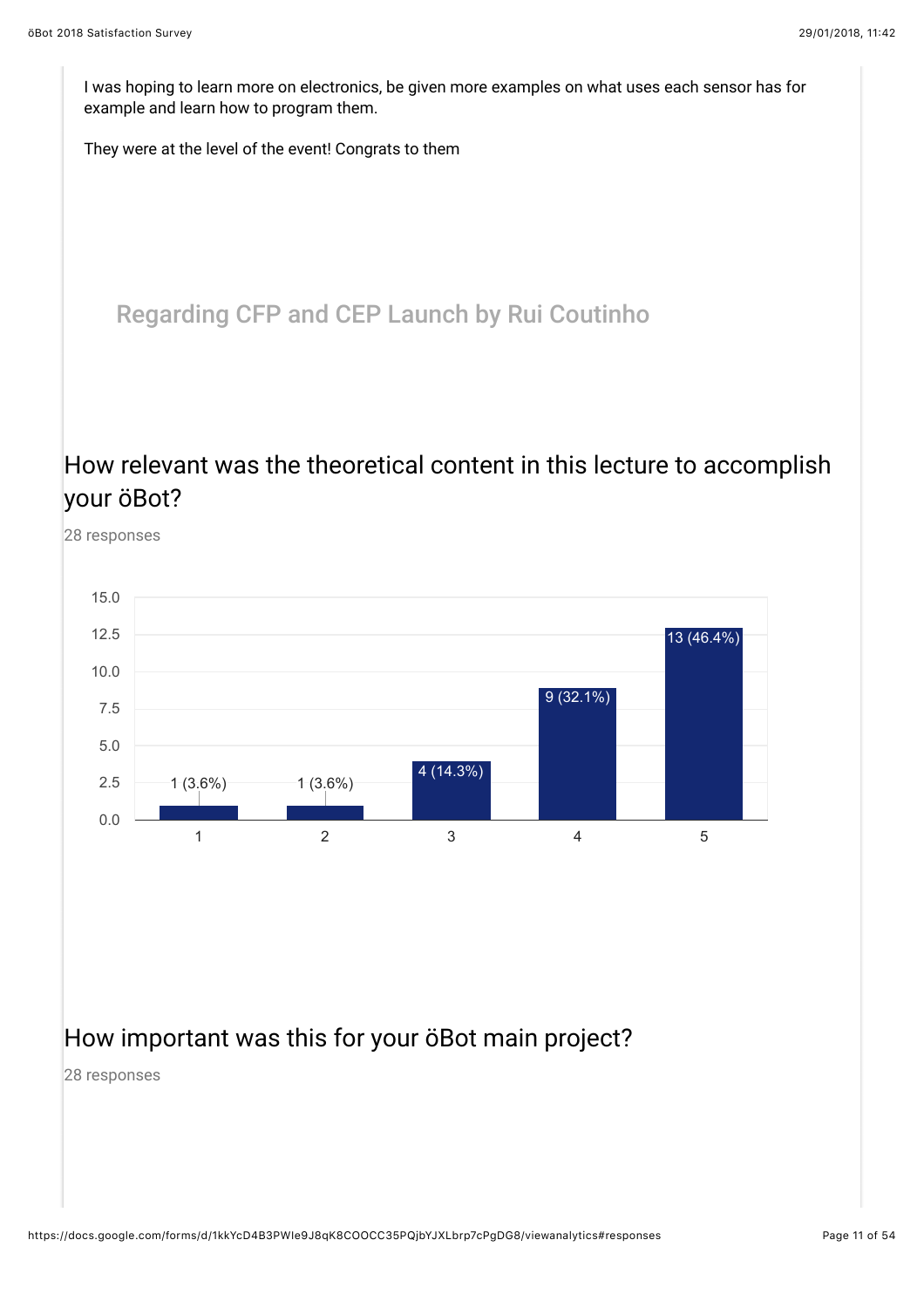

#### How important was this for your academic project?

28 responses



#### How inspired were you by these lectures?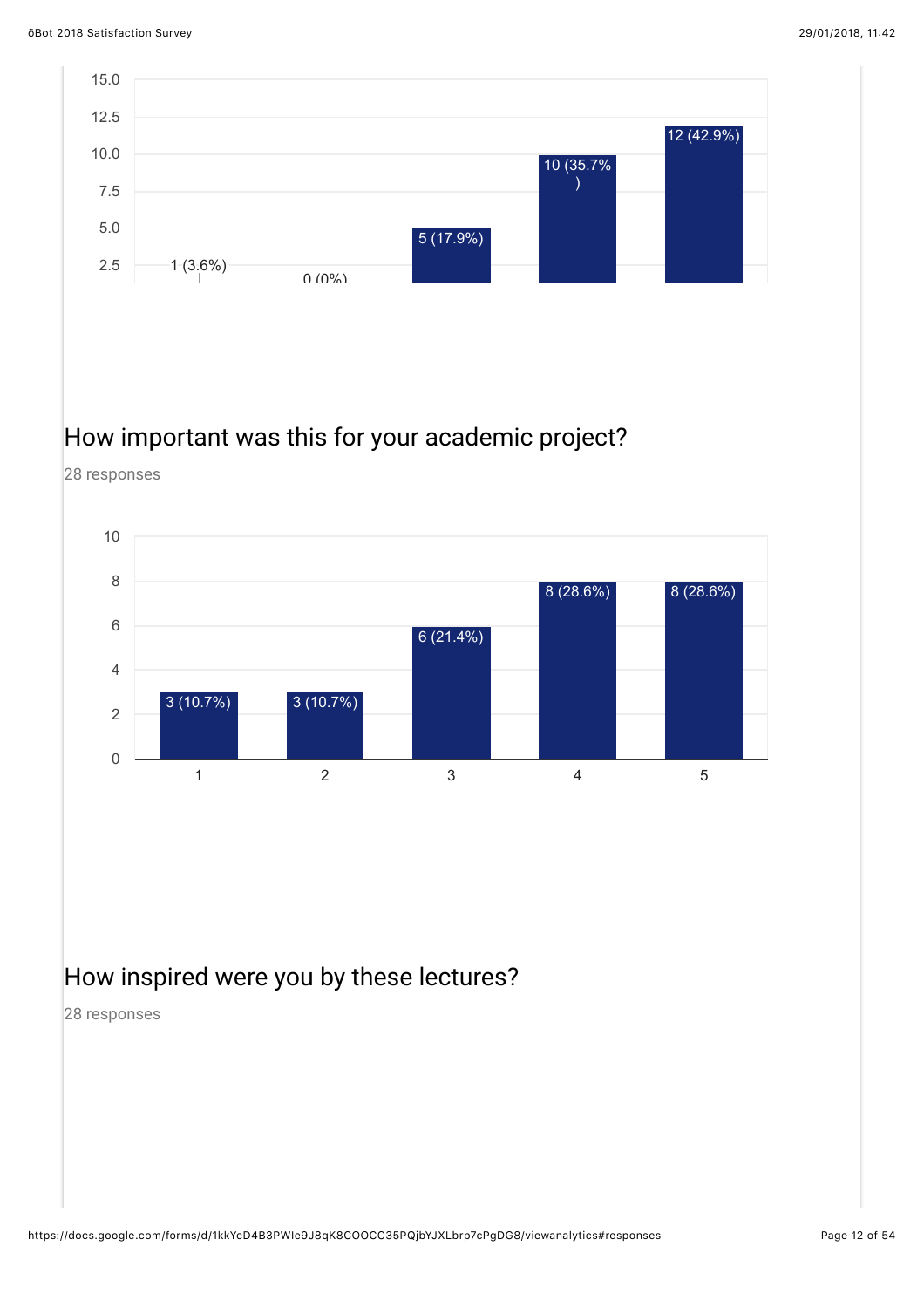

How helpful was the speaker clarifying your doubts?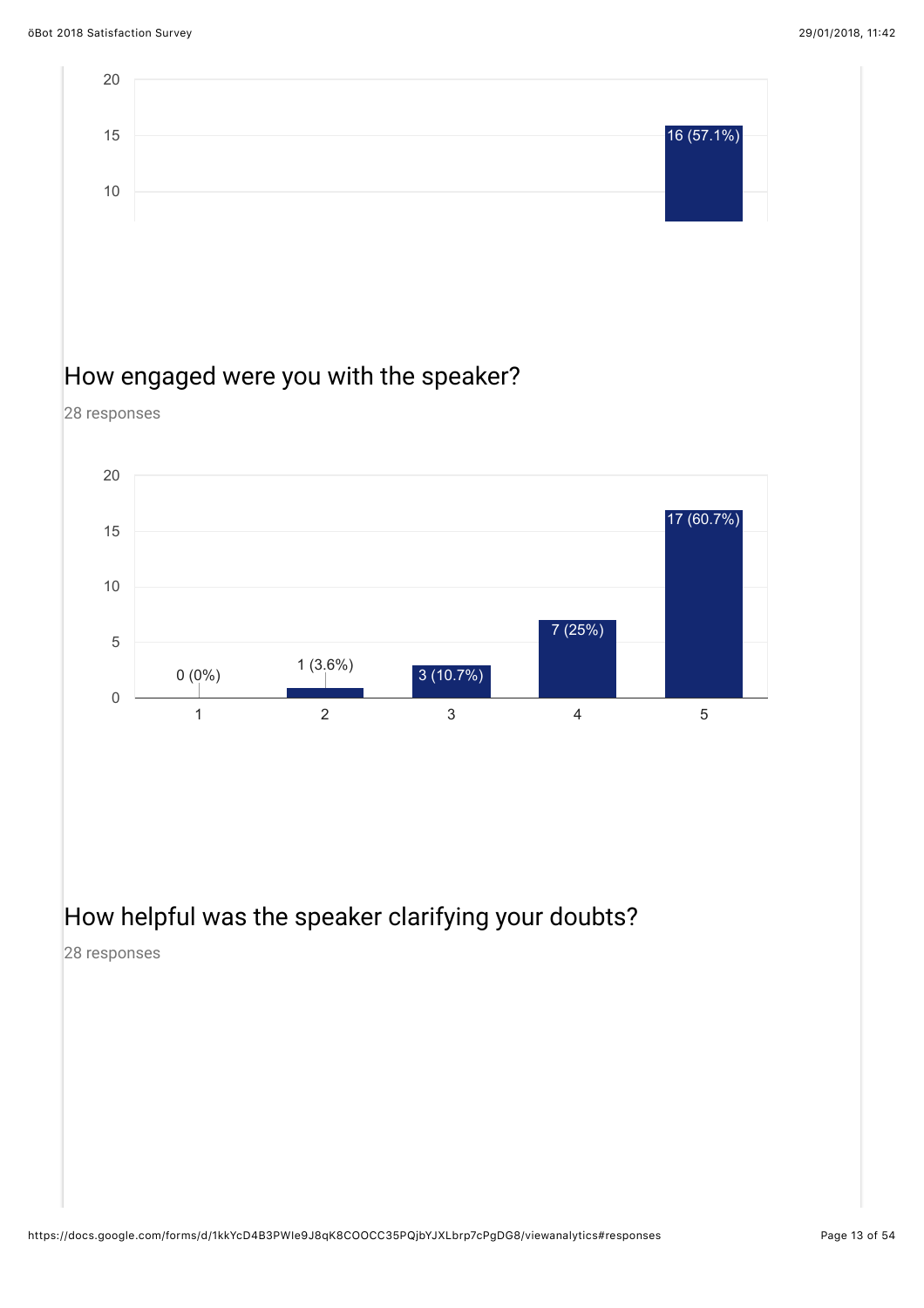

#### 28 responses



#### Care to leave any remark or sugestions regarding these lectures? 3 responses

Rui is the king of lectures, what can i add?

Maybe this should have taken place in the end of the week, not during the project development.

Rui Coutinho is Rui Coutinho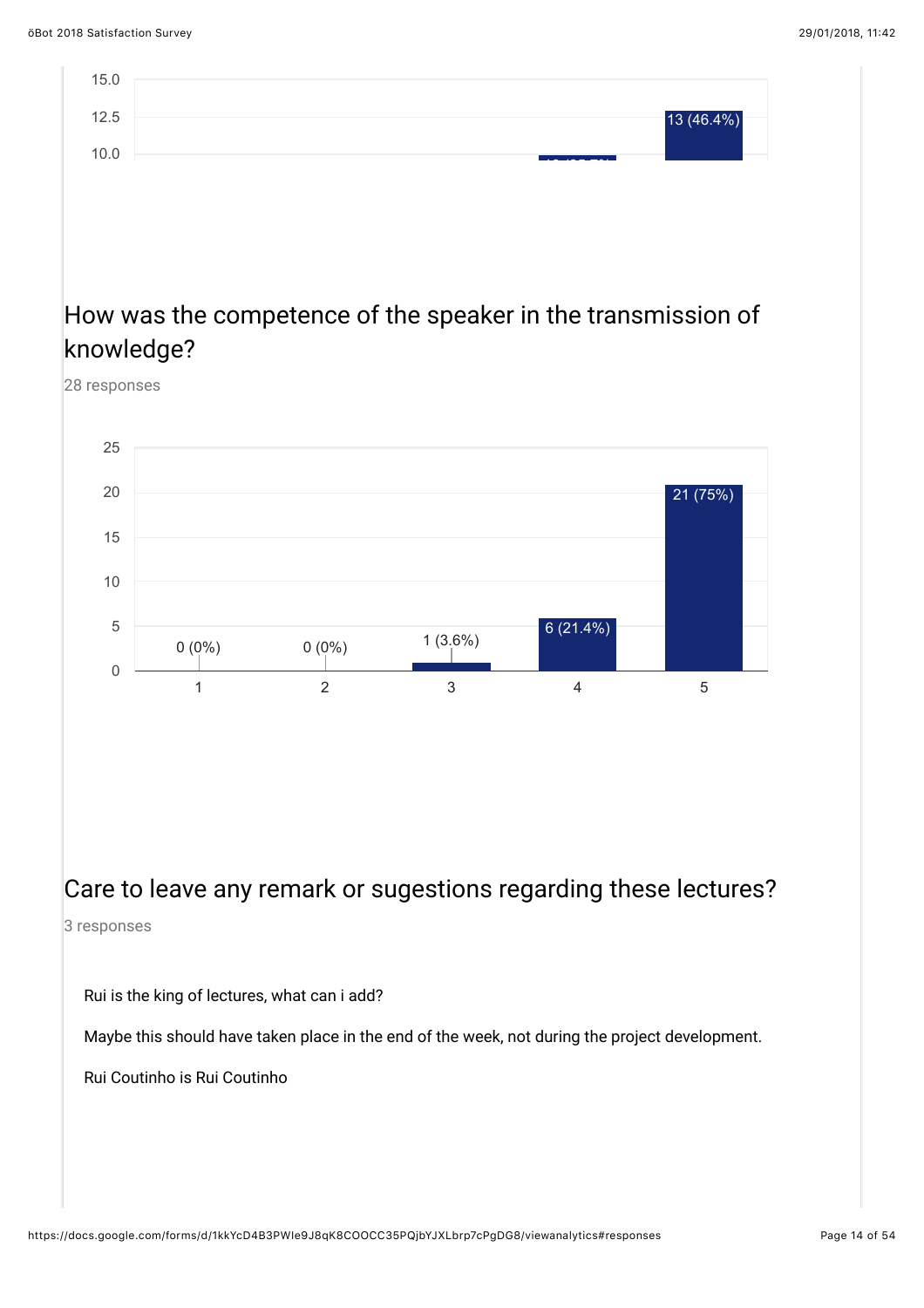Regarding "Why are we doing paperbot" Lecture by Lauri Repokari

#### How relevant was the theoretical content in this lecture to accomplish your öBot?

28 responses



#### How important was this for your öBot main project?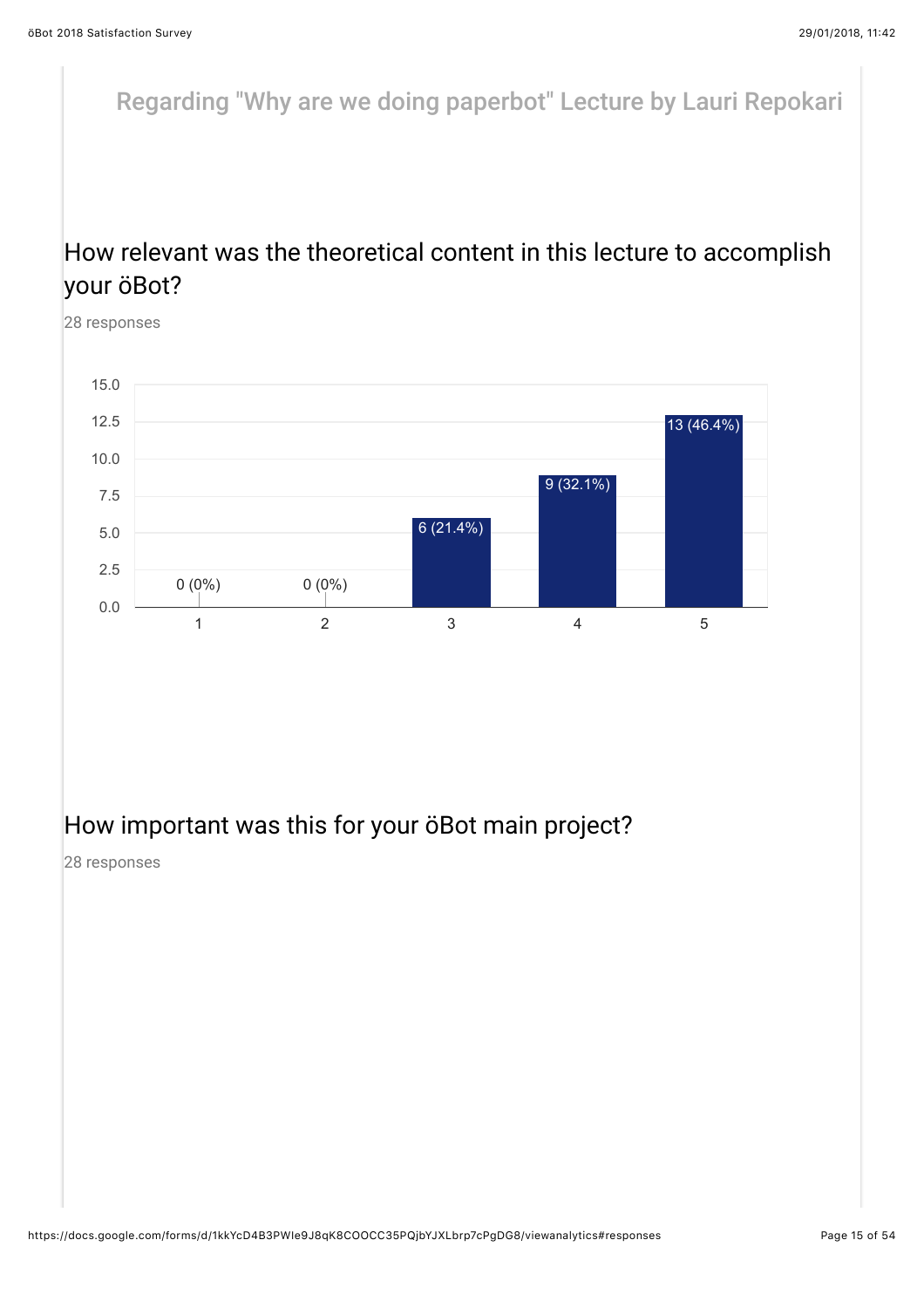#### How important was this for your academic project?

28 responses



#### How inspired were you by this lecture?

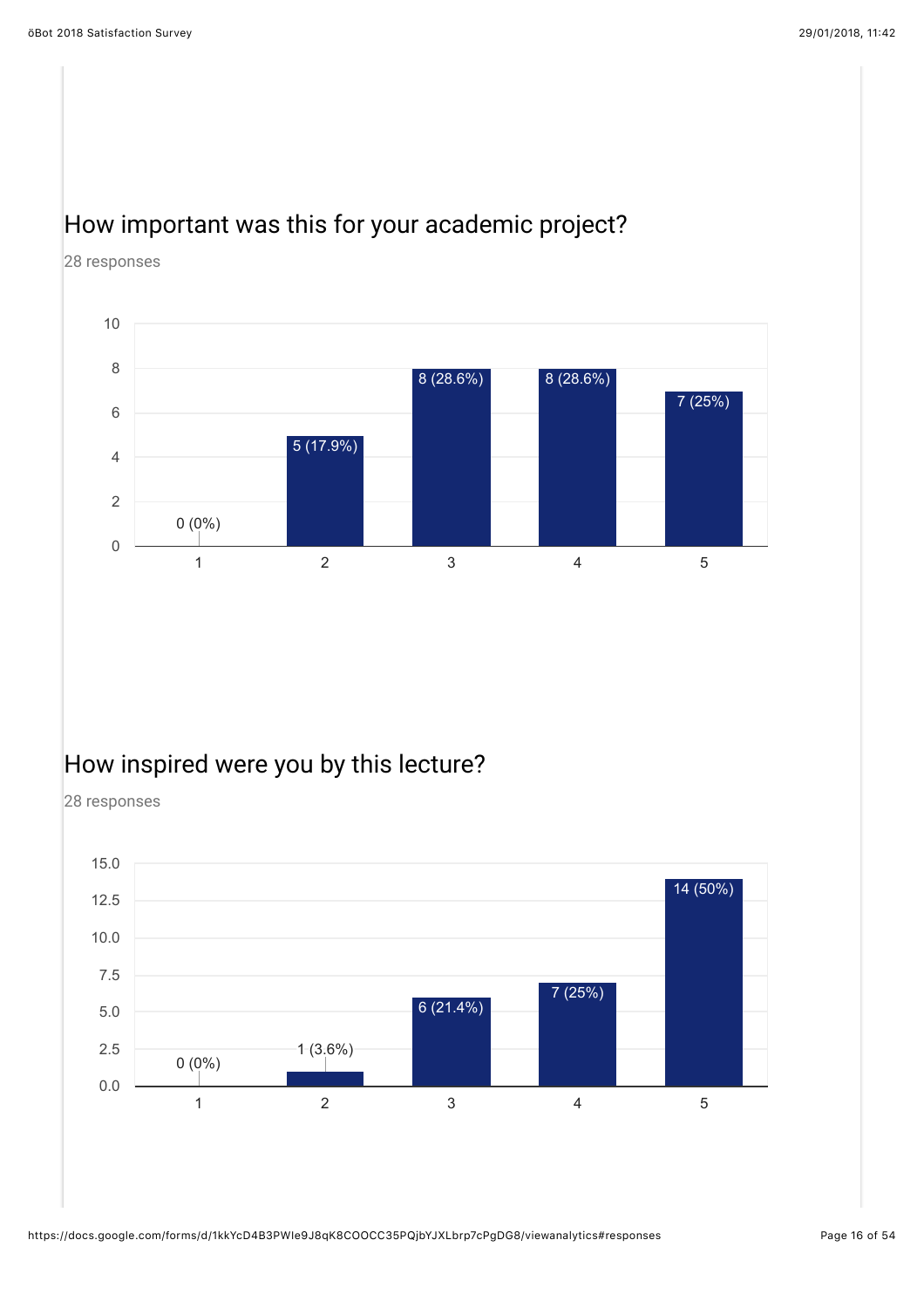

#### How engaged were you with the speaker?

## How helpful was the speaker clarifying your doubts?

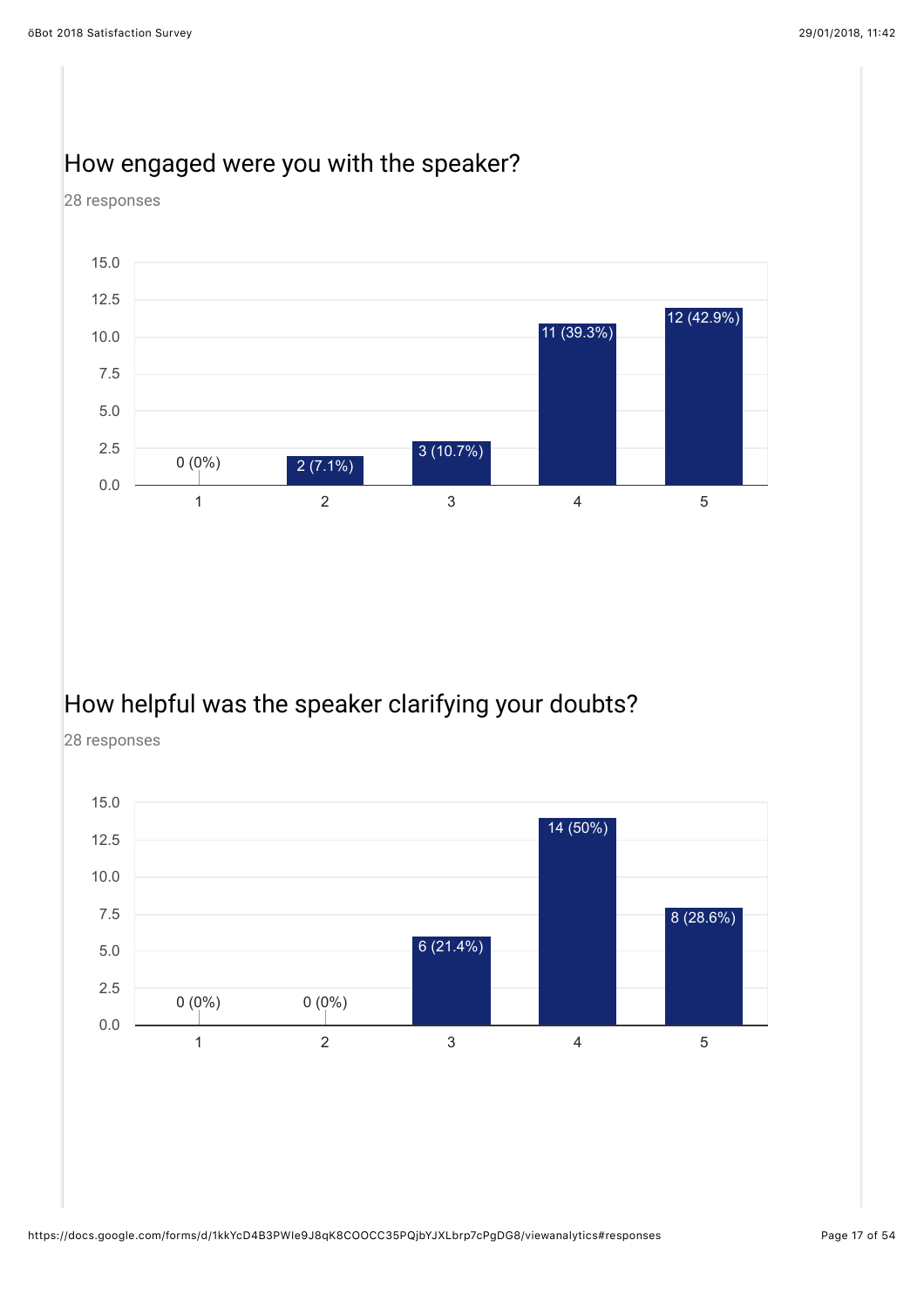## How was the competence of the speaker in the transmission of knowledge?

28 responses



#### Care to leave any remark or sugestions regarding this lecture?

1 response

truth is, i don't remember so i guess i was not "shoked" by something so good news

"Breaking the Laws of physics within the laws of physics" lecture by Markus Nordberg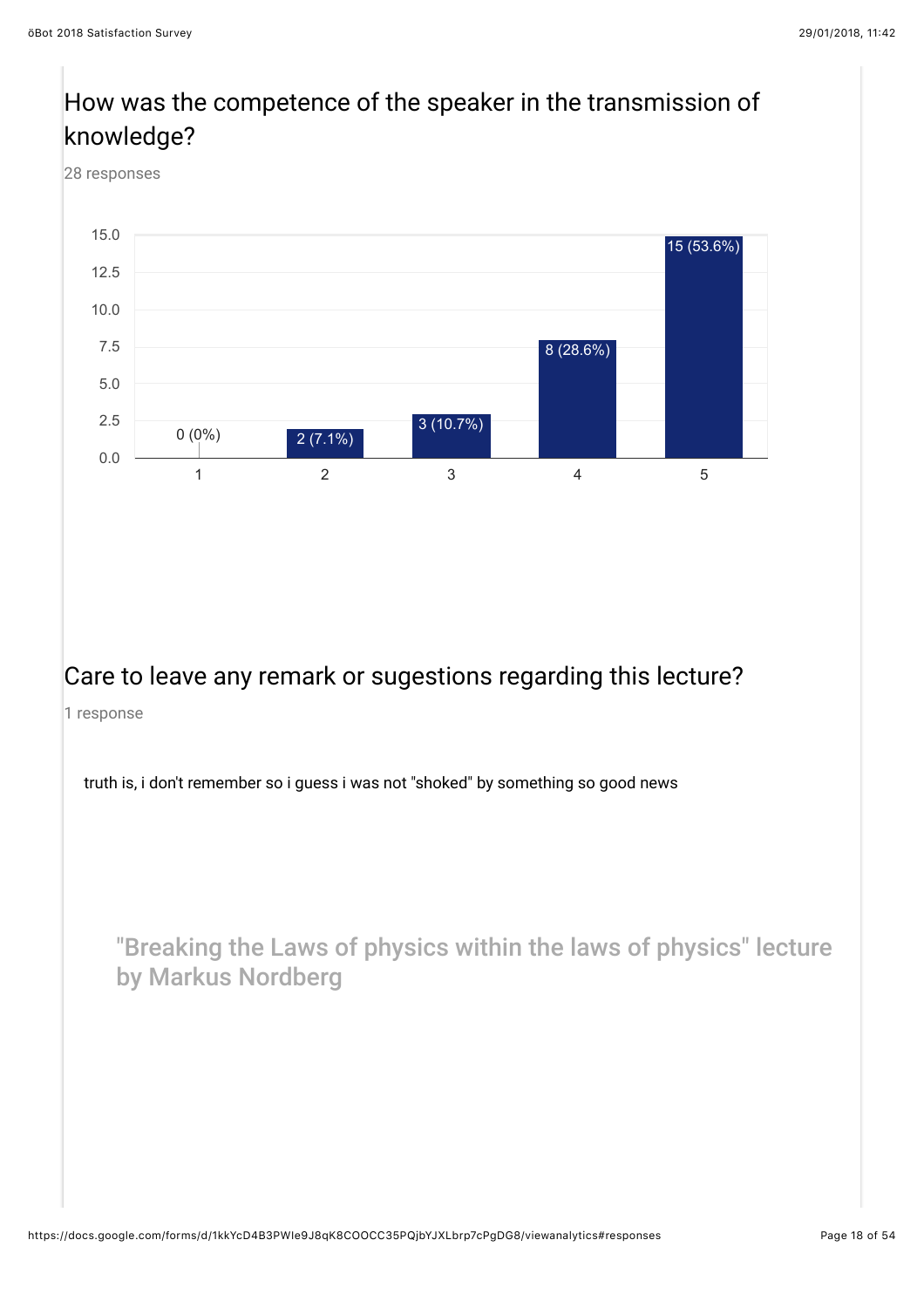#### How important was this for your academic project?

28 responses



#### How inspired were you by this lecture?

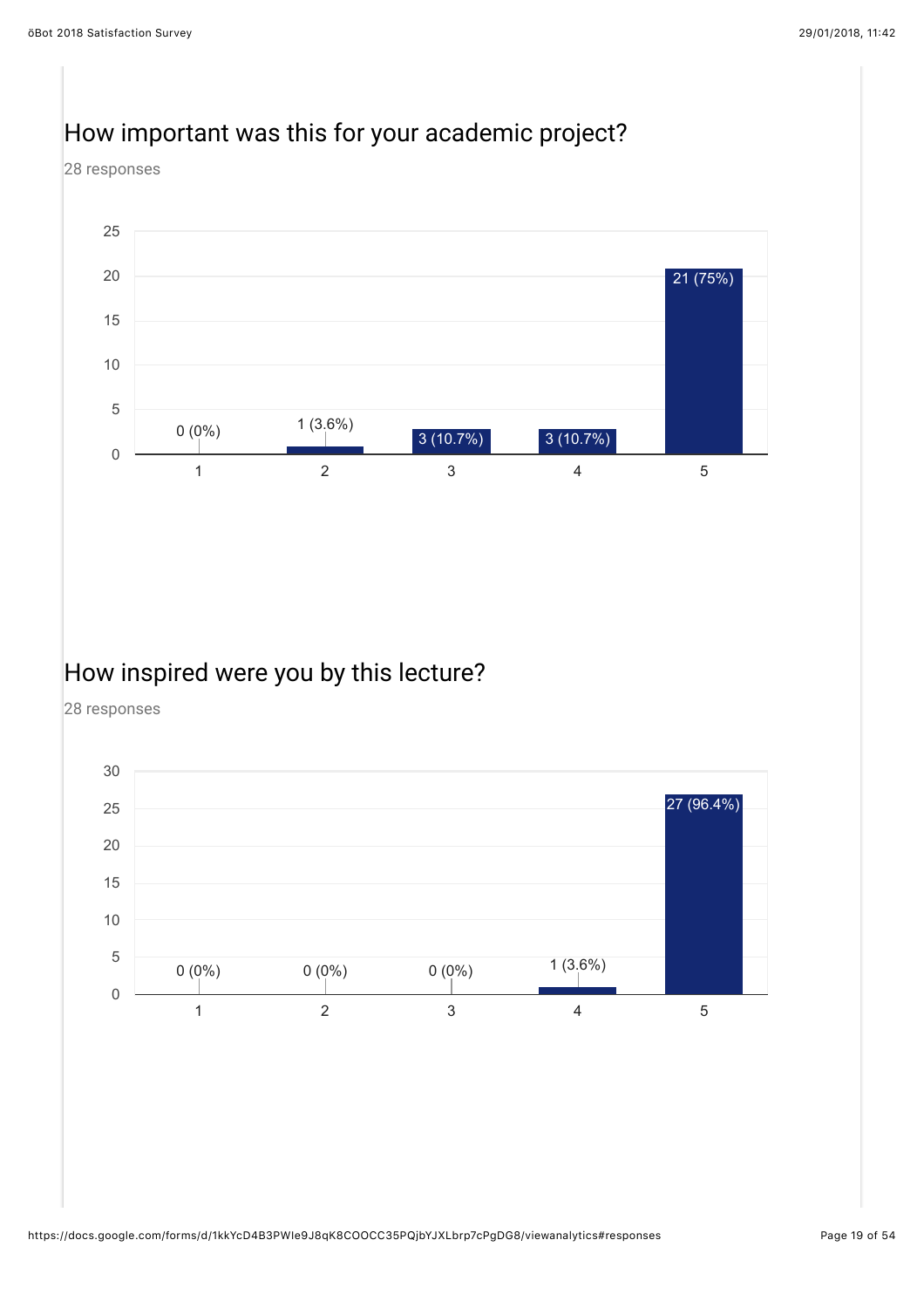#### How engaged were you with the speaker?

28 responses



#### How motivational was the speaker?

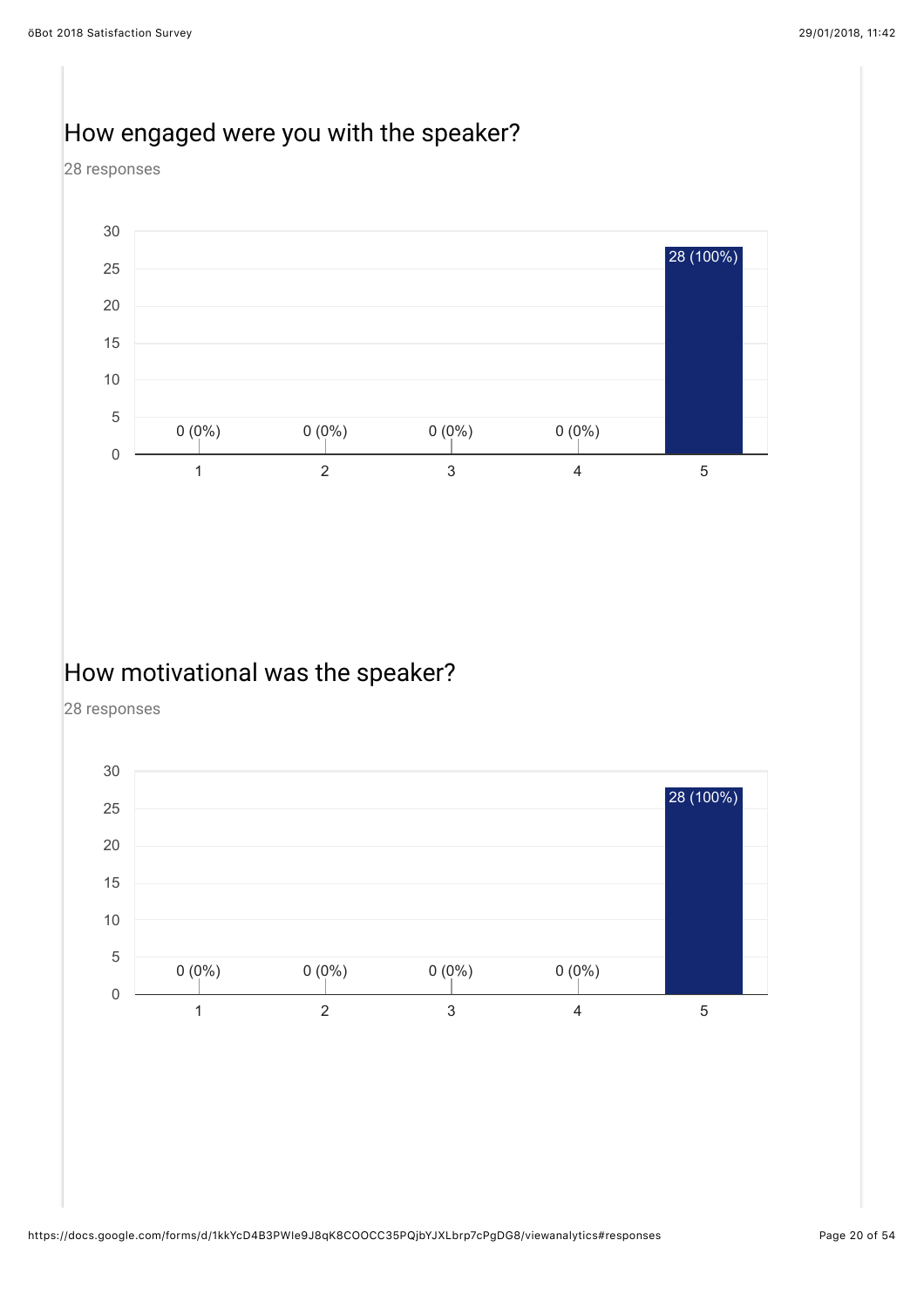# How helpful was the speaker clarifying your doubts?

28 responses



#### Care to leave any remark or sugestions regarding the this lecture?

10 responses

Just outstanding!

Closer to the beginnig of the universe!

Excellent lecture. One of the best ever.

One of the best lectures I have ever seen/attended

super inspiring!

Actually, Markus is the king of lectures, really fun and engaging lecture, turning a what can be a boring subject into a passionate one, bravo

pleeeease repeat it in very edition

It was amazing

The best lecture!

He was awesome!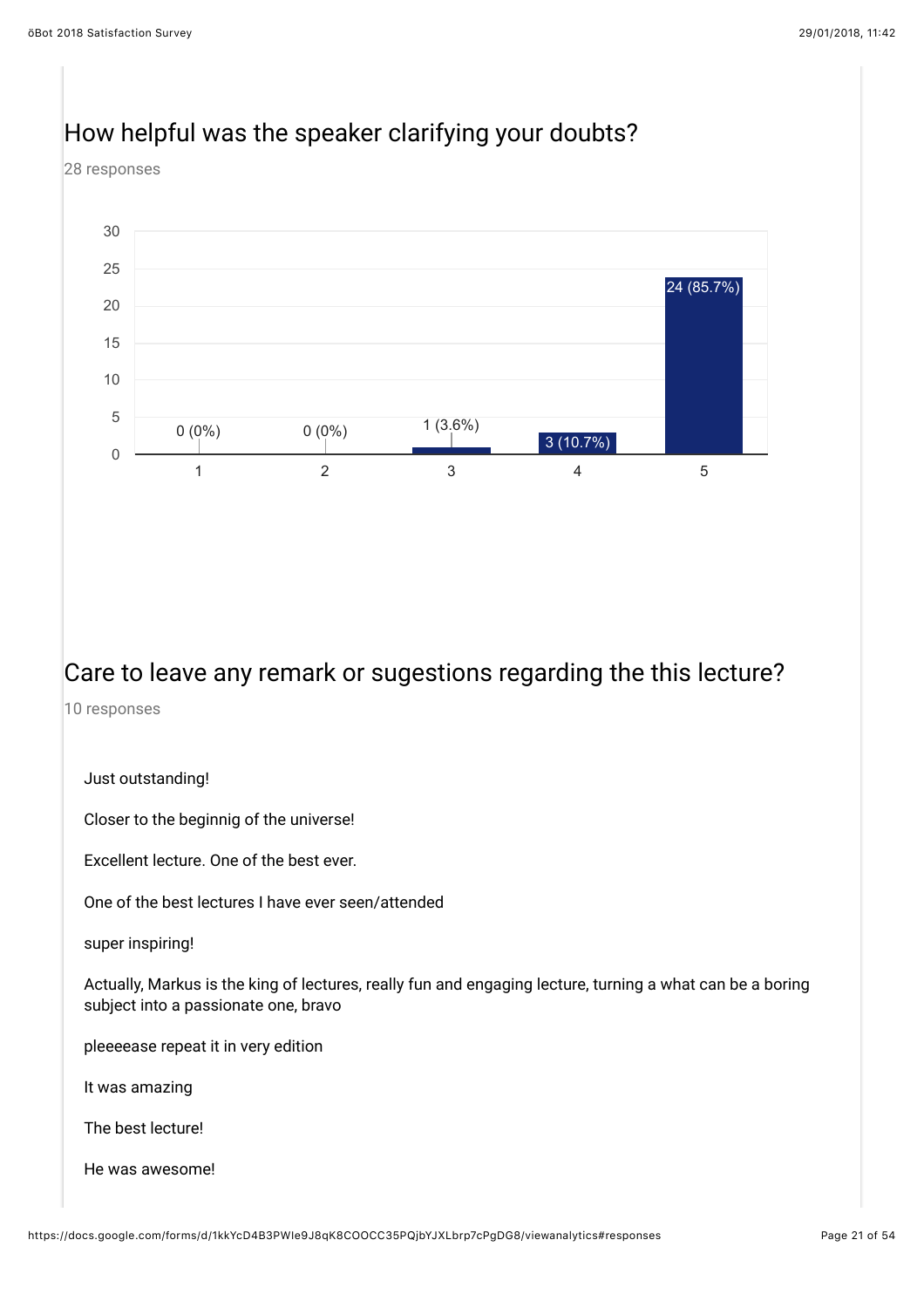#### Paperbot Launch by Moisés Neves

#### How relevant was the theoretical content in this lecture given to accomplish your öBot?

28 responses



#### How important was this for your öBot main project?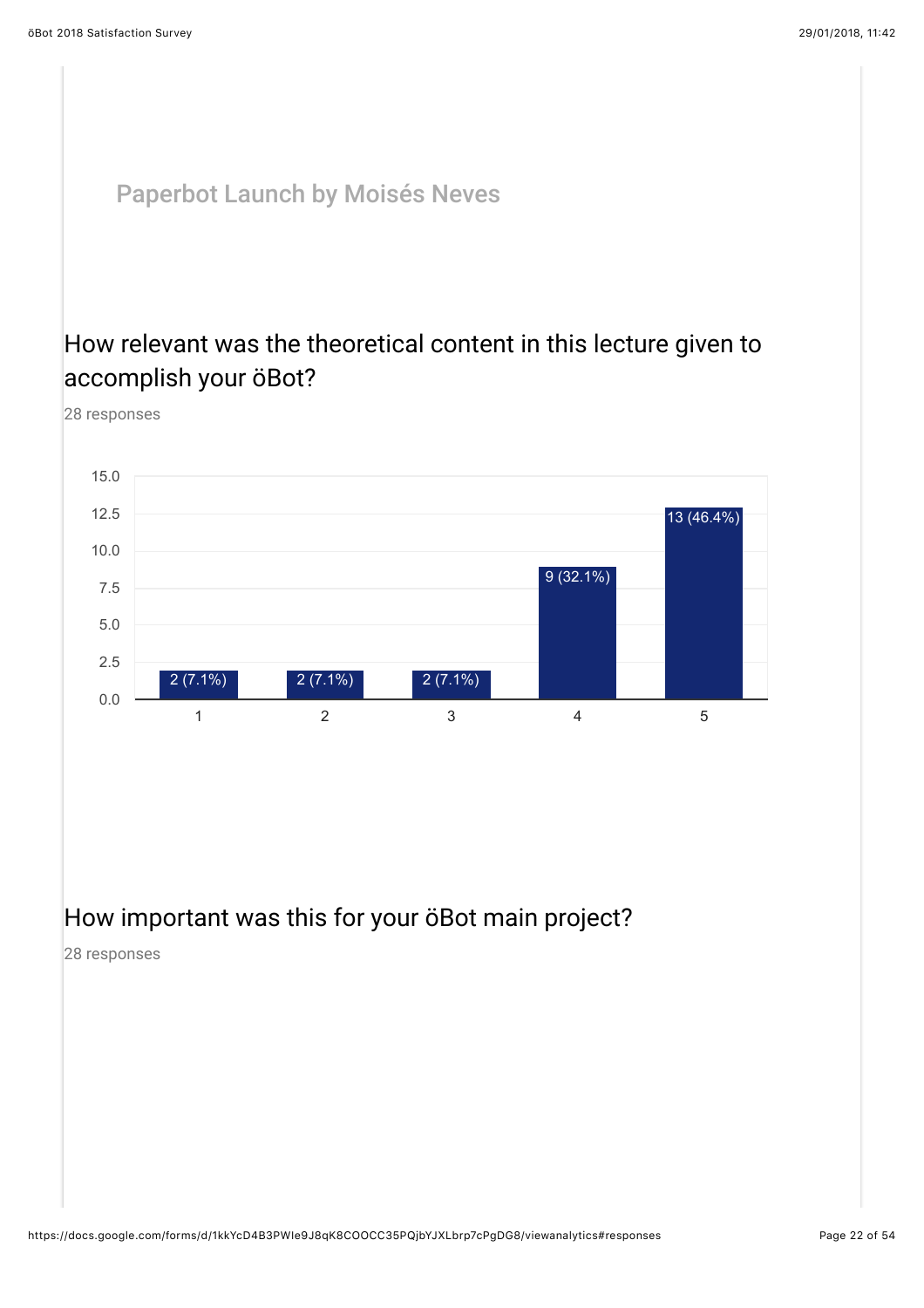

1 2 3 4 5

#### How engaged were you with the speaker?

 $2(7.1\%)$ 

28 responses

0

1 (3.6%)

2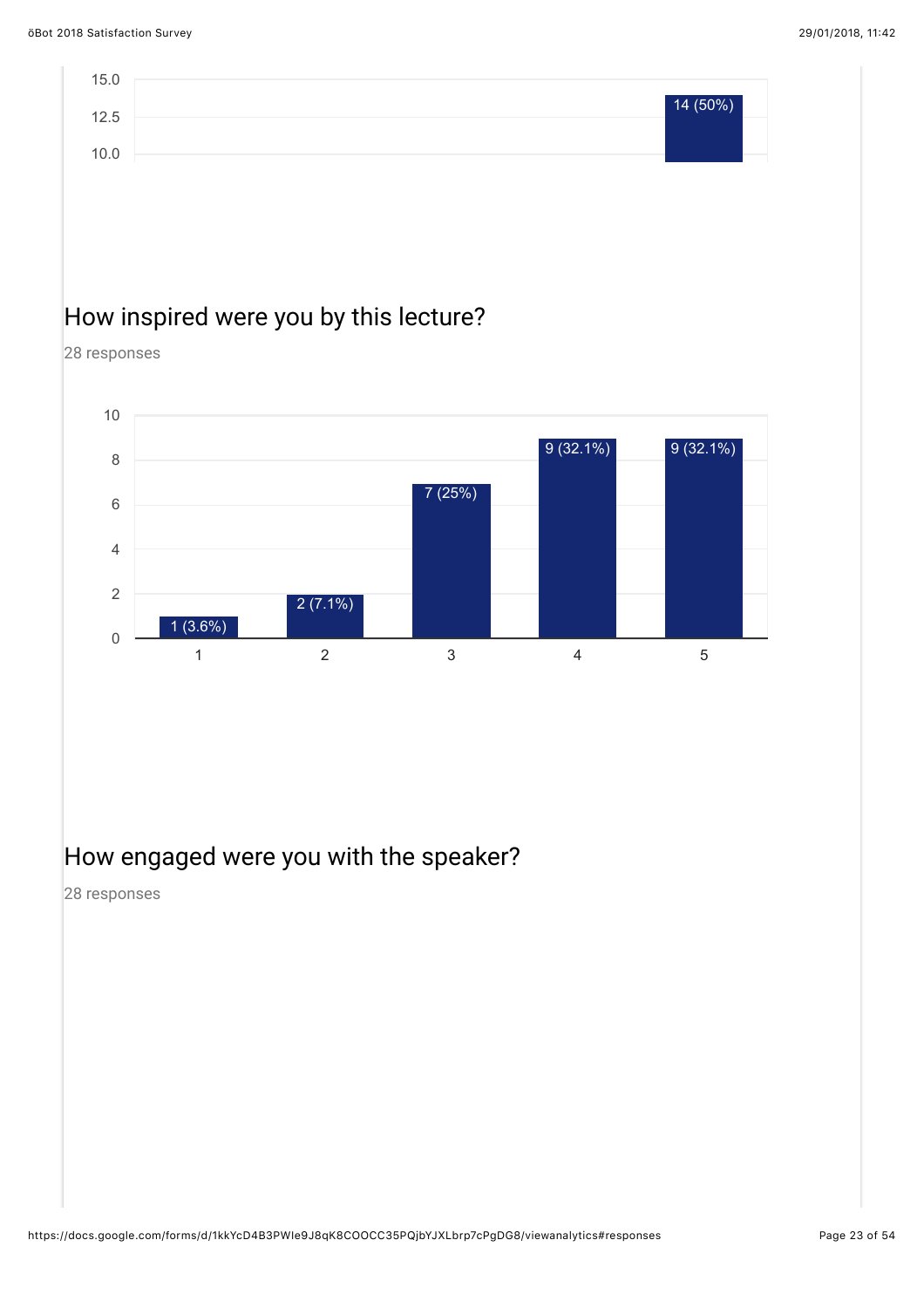15.0

#### How helpful was the speaker clarifying your doubts?

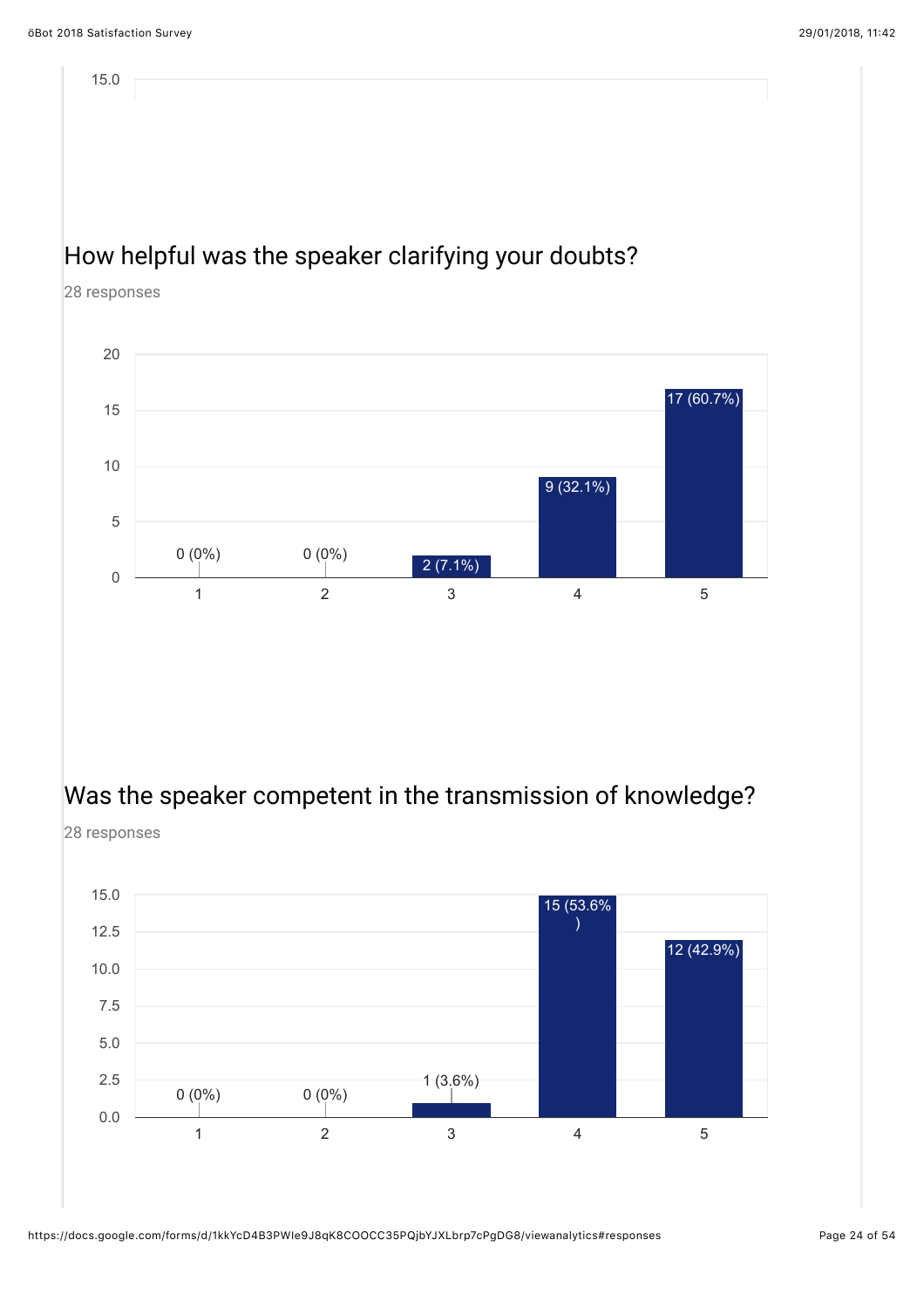#### Care to leave any remark or sugestions regarding this lecture?

2 responses

Impressed by Moisés' public speaking skills, really confident on stage, really encouraging, i wanted to make him proud with our prototype

For those who didn t know Moises very well he really prove himself. It was very good

Regarding "First Challenge Workshop" or build your first game, lectured by Flávio and Kacper

#### How relevant was the theoretical content on previous lectures to accomplish this challenge?

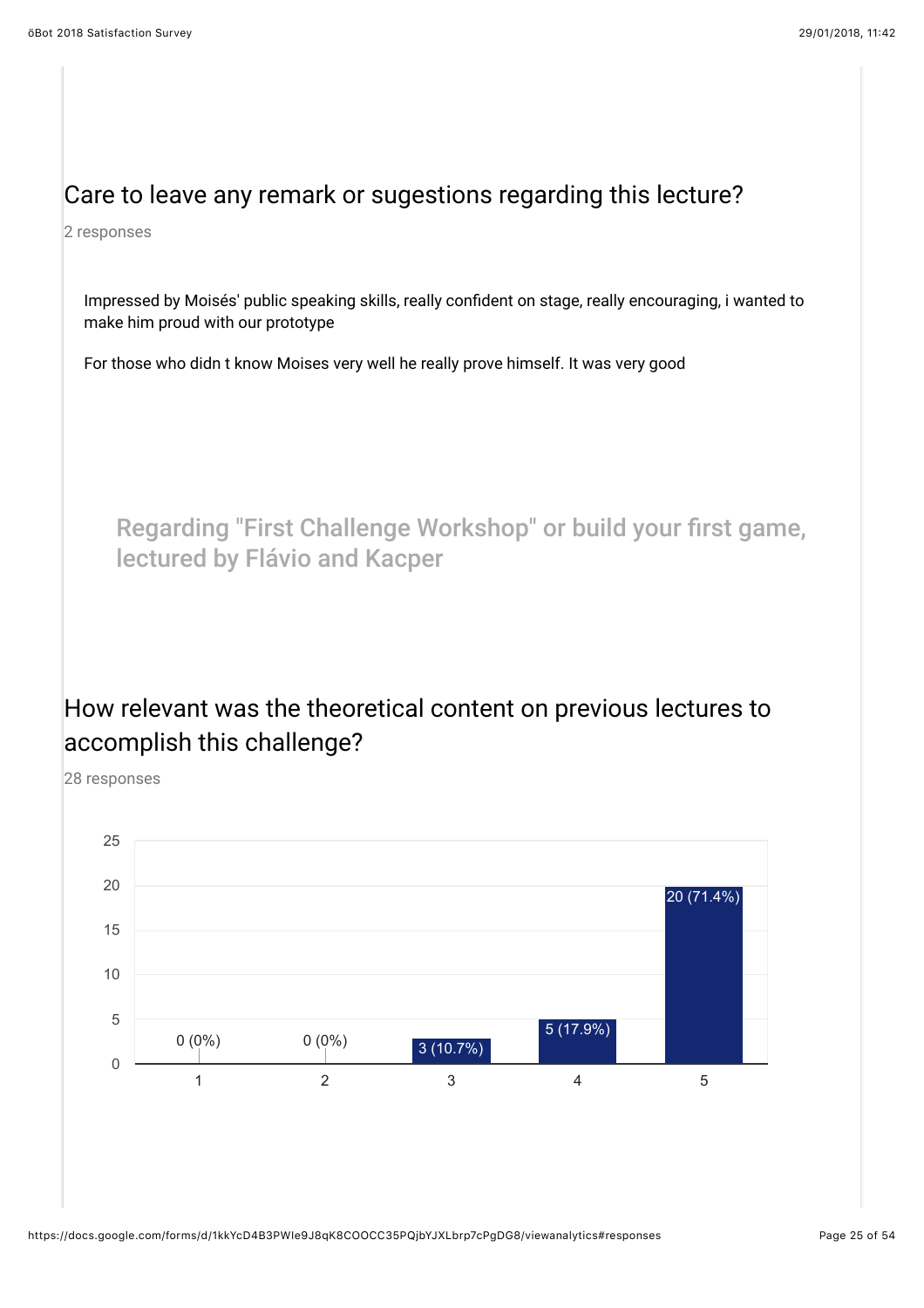

#### How important was this for your academic project?

#### How relevant was this pratical exercise to accomplish your öBot?

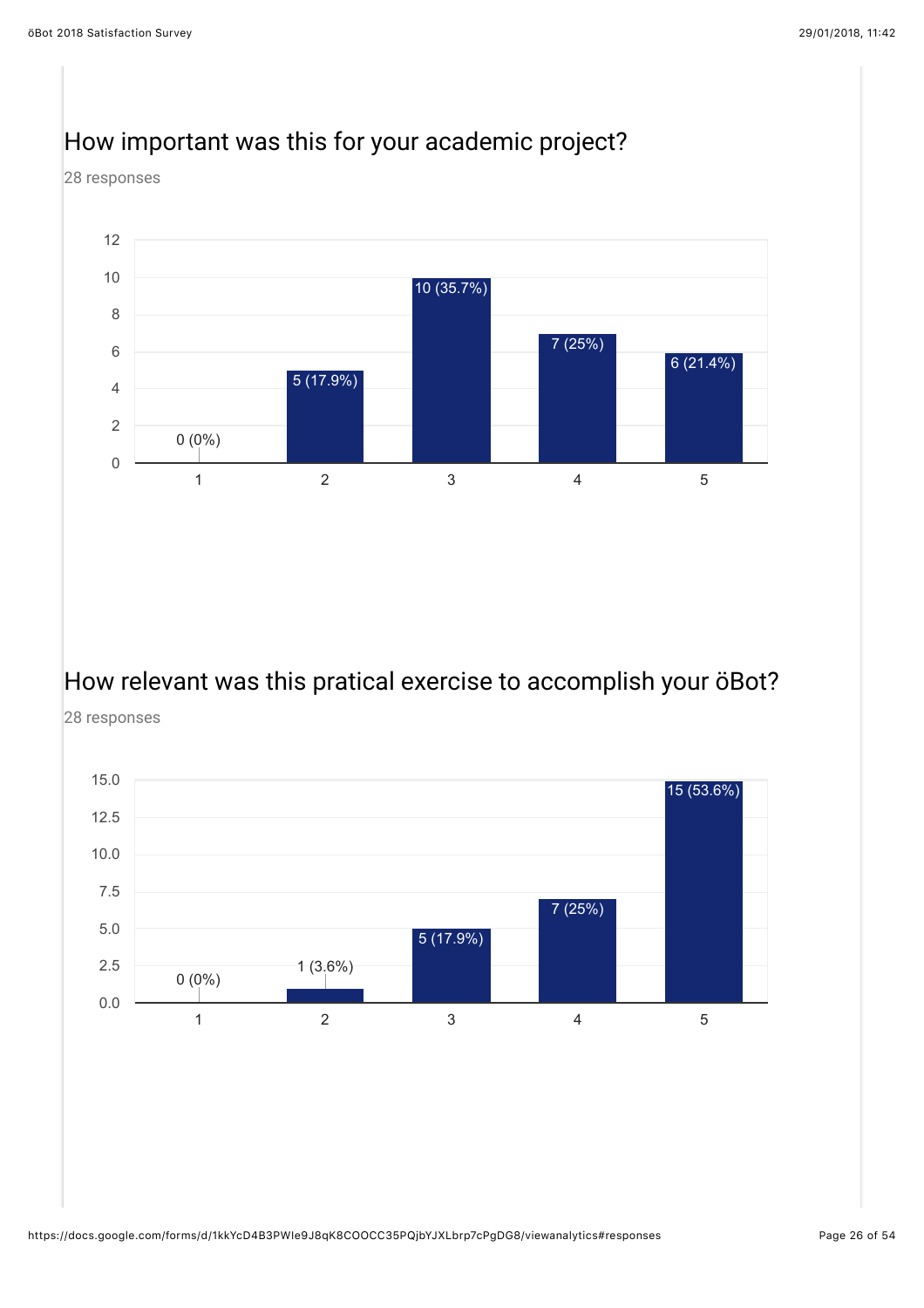#### How inspired were you by this lecture?

28 responses



#### How engaged were you with the speaker?

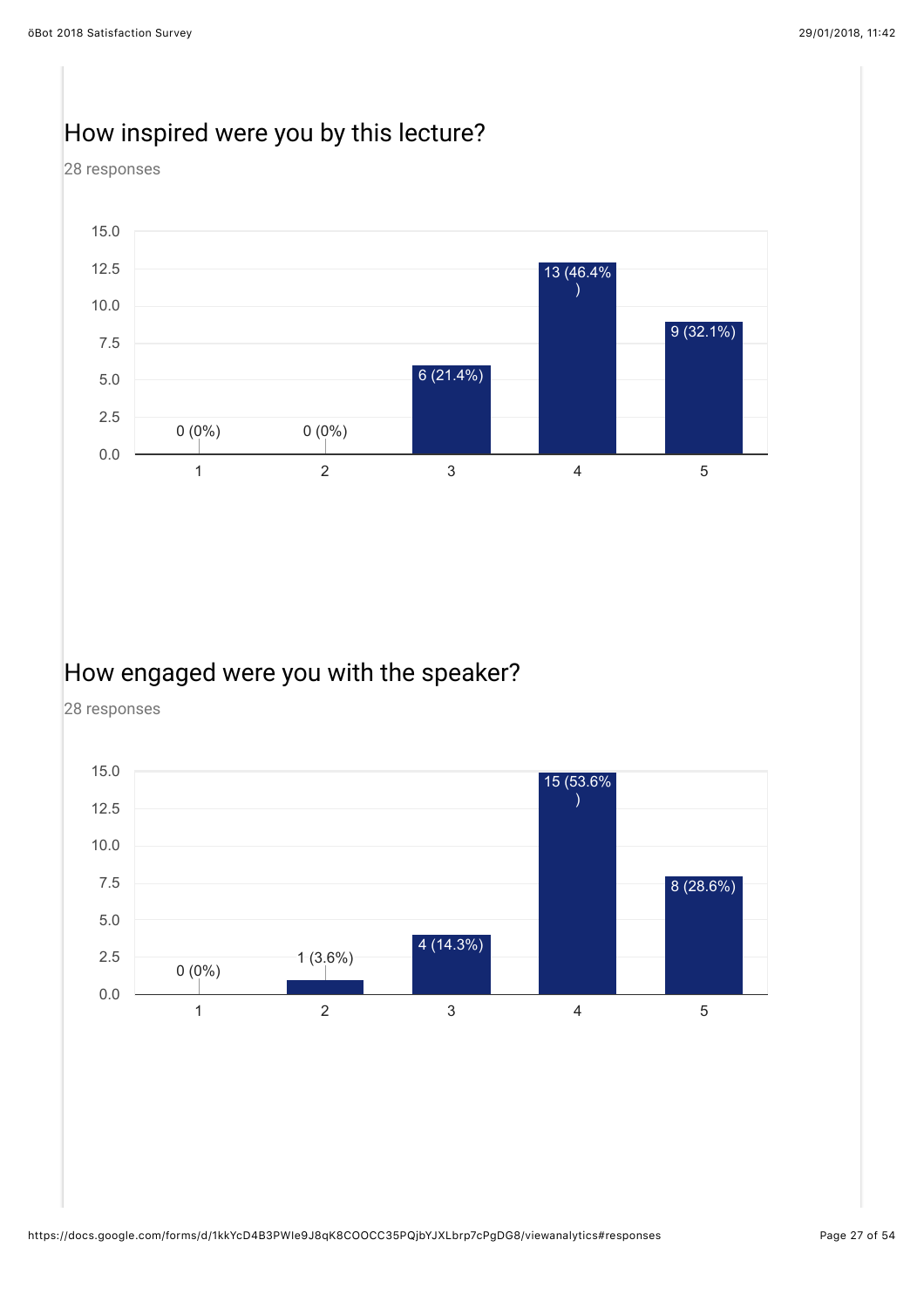## How relevant was the theoretical content in this lecture given to accomplish your öBot?

28 responses



#### How motivational was the speaker?

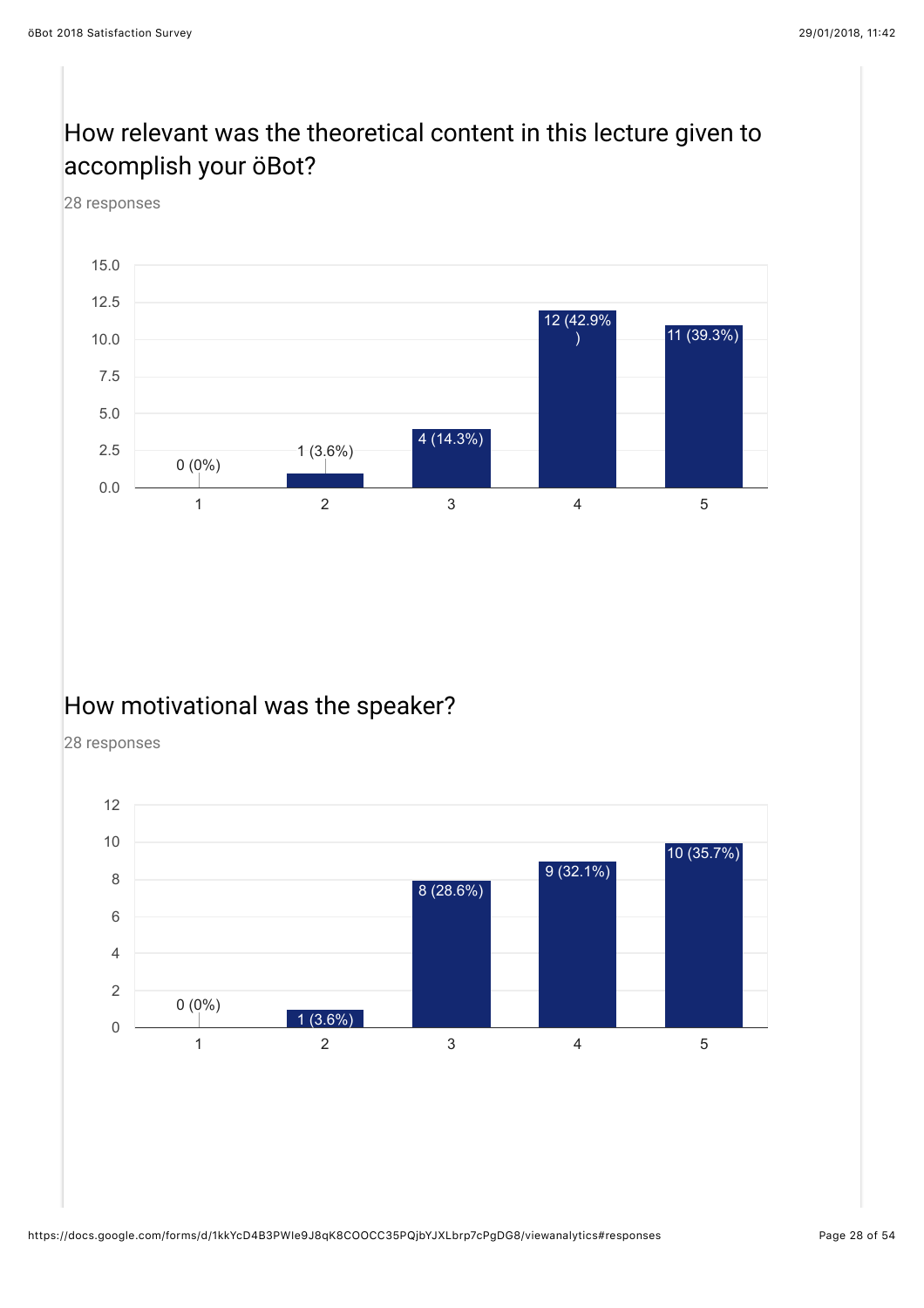

# Was the speaker competent in the transmission of knowledge?

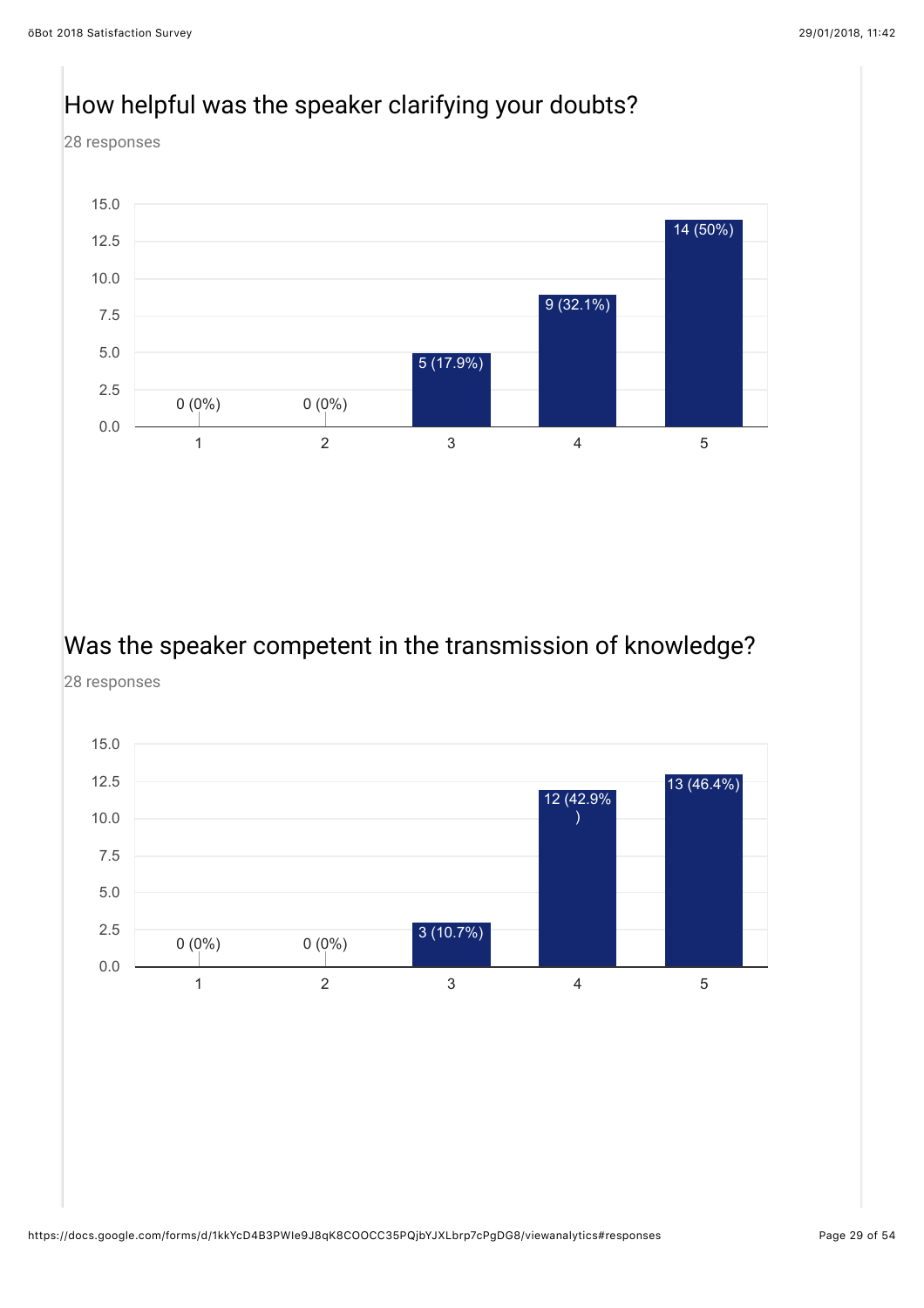#### Care to leave any remark or sugestions regarding the this lecture?

1 response

Once again, Flávio and Kacper were really helpful and available

Regarding the Junkyard visits

#### How important was this for your öBot main project?

28 responses



#### How important was this for your academic project?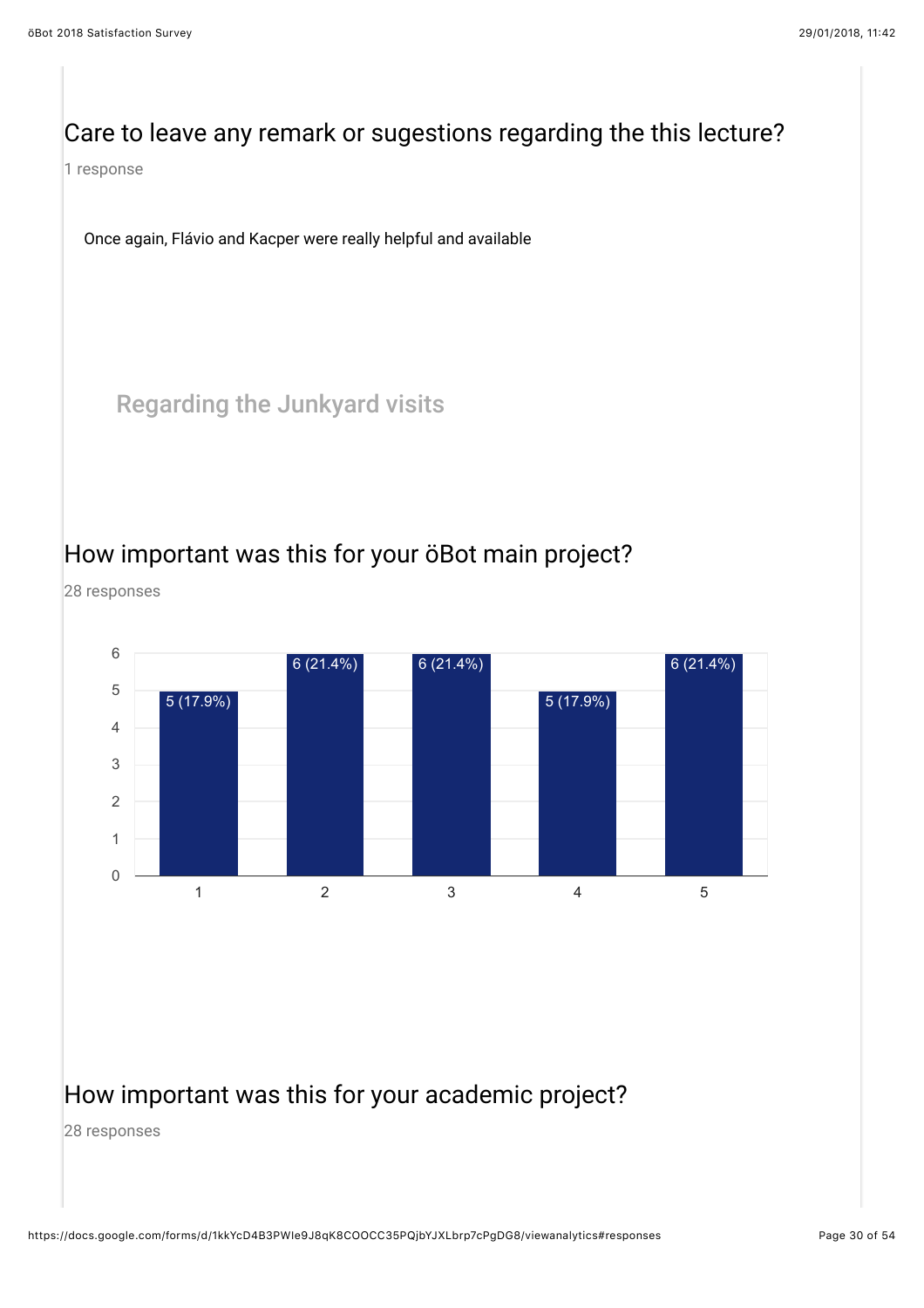

#### Add Comments

4 responses

We were not expected there at all, it was like we were scavenging, the junkyard was not that filled with stuff and we were actually said that we should have come some days later

the junkyard had very few resources, and hard to find

i did not know but i think it didn t bring that much value

Before visit junkyard we should know where this junkyard is..

I want to work at CERN by Melissa Gallard

#### How important was this for your academic project?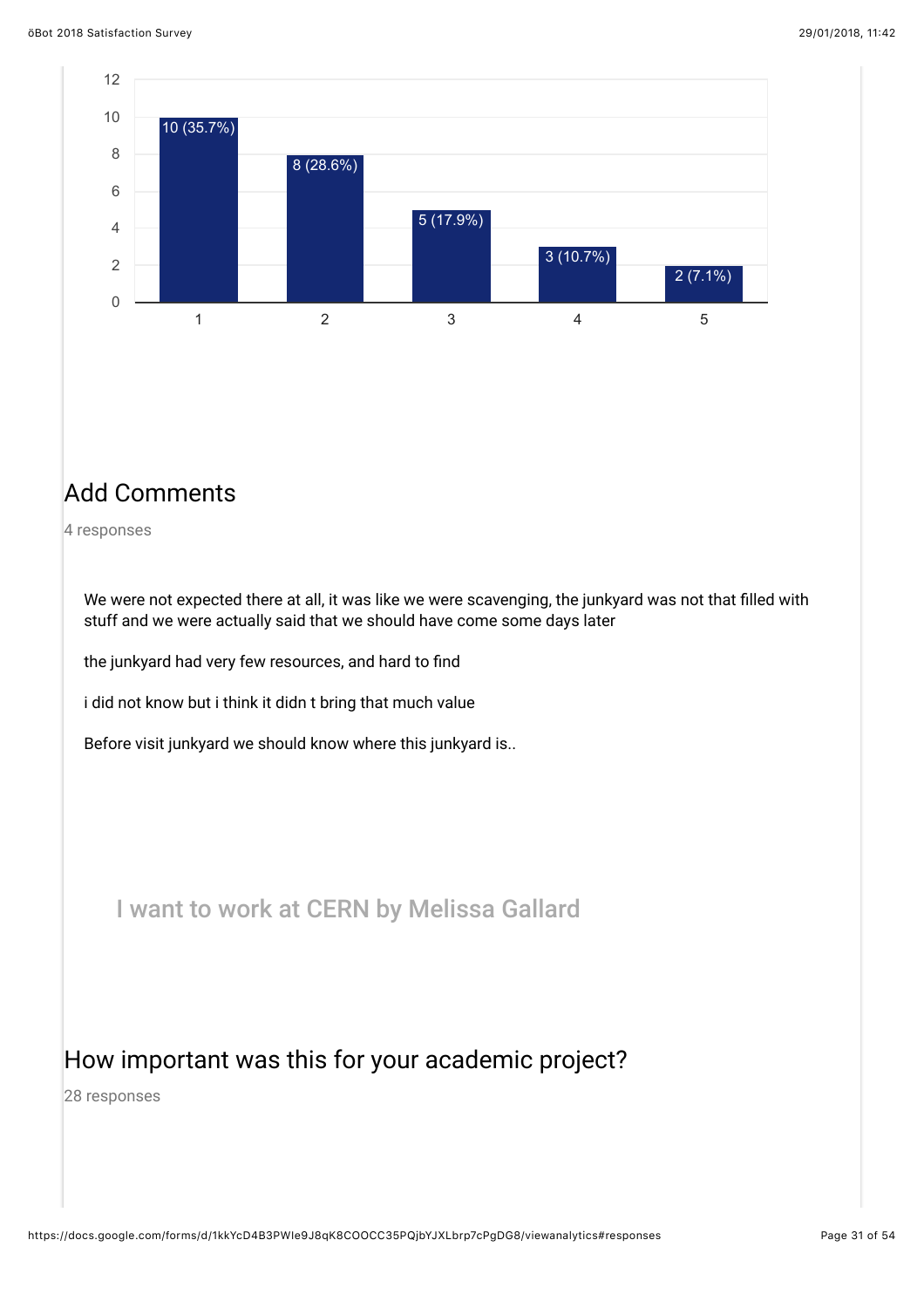

#### How inspired were you by this lecture?

28 responses



#### How engaged were you with the speaker?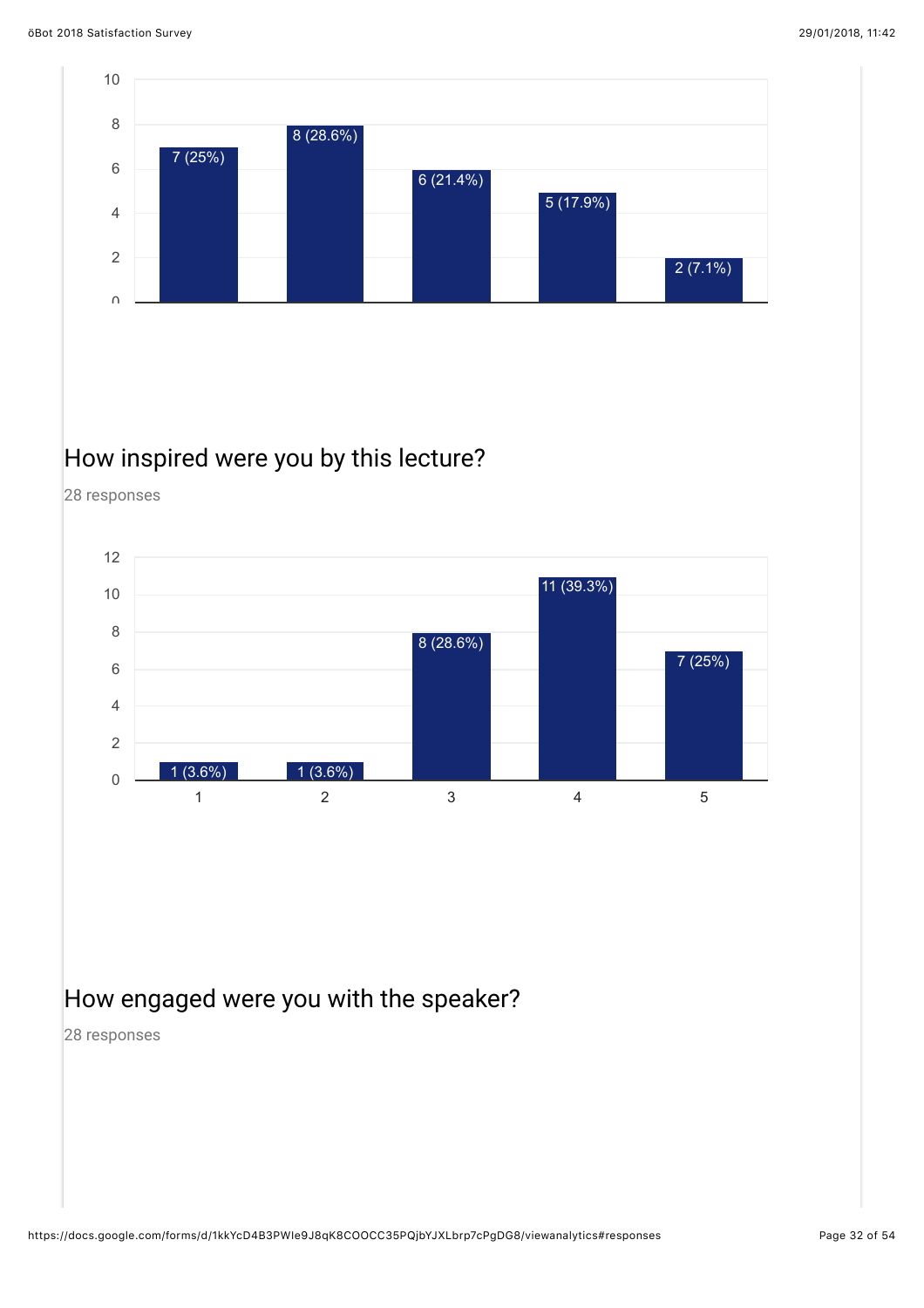

#### Add Comments

2 responses

Melissa was really lovely and cheerful, even if i was not into the idea of working at CERN before, she made her lecture nice

Good to gain new perspectives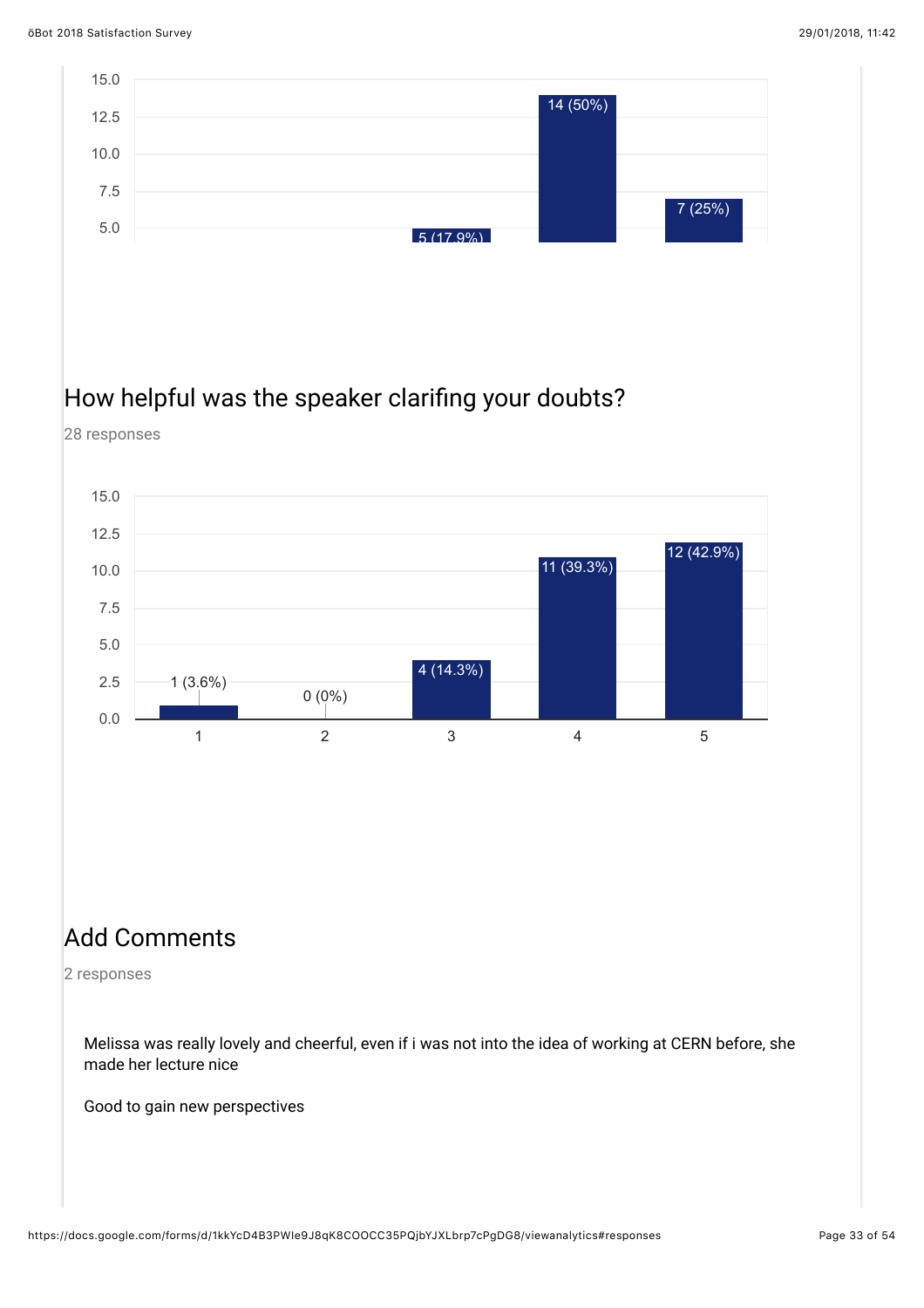# Facilities and materials Was the prototyping material enough acording to your needs? 28 responses



#### Were the tools provided enough acording to your needs?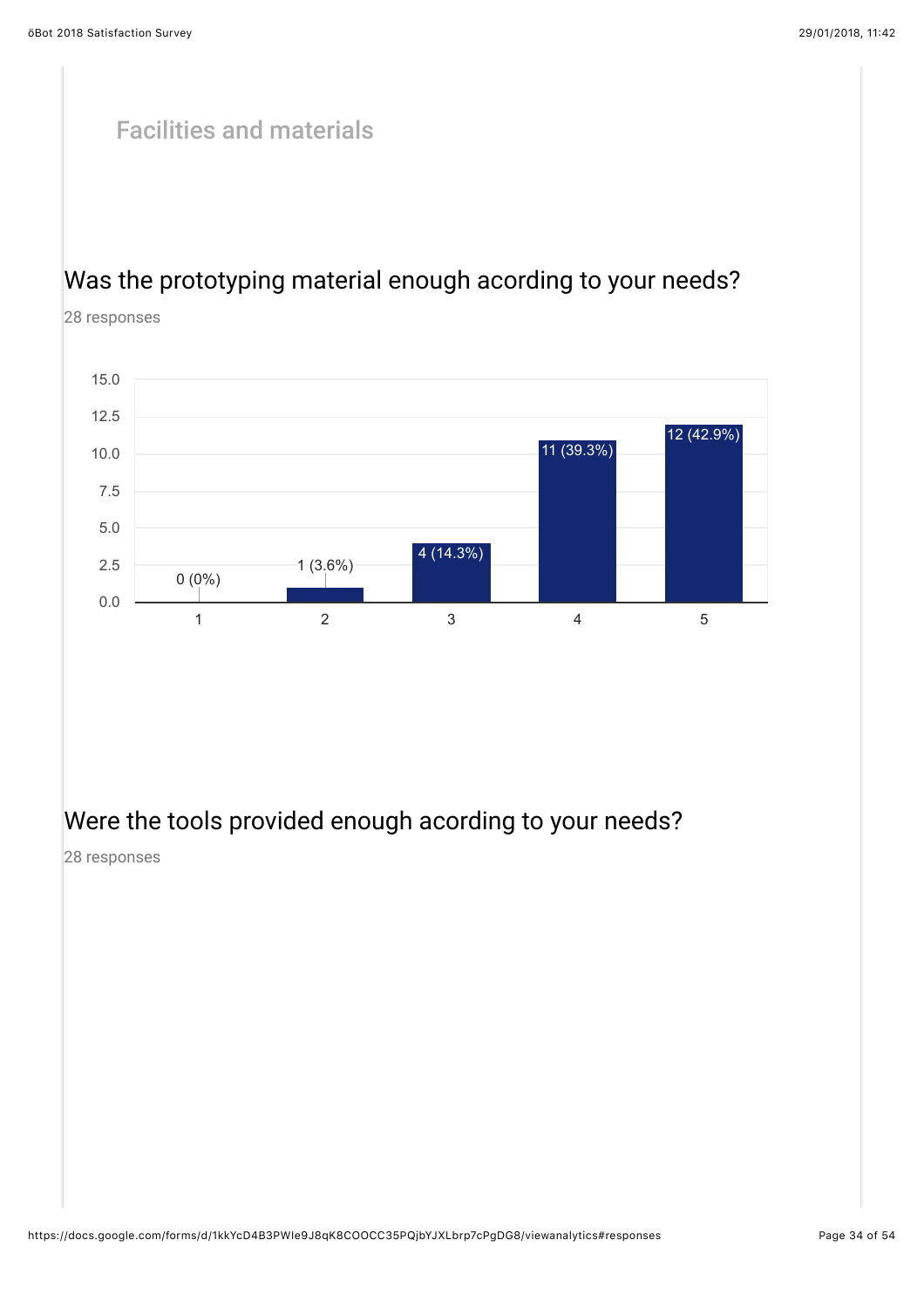#### On average, how clean was the kictchen when you used it?





#### On average, how clean was the bathrooms when you used them?

28 responses

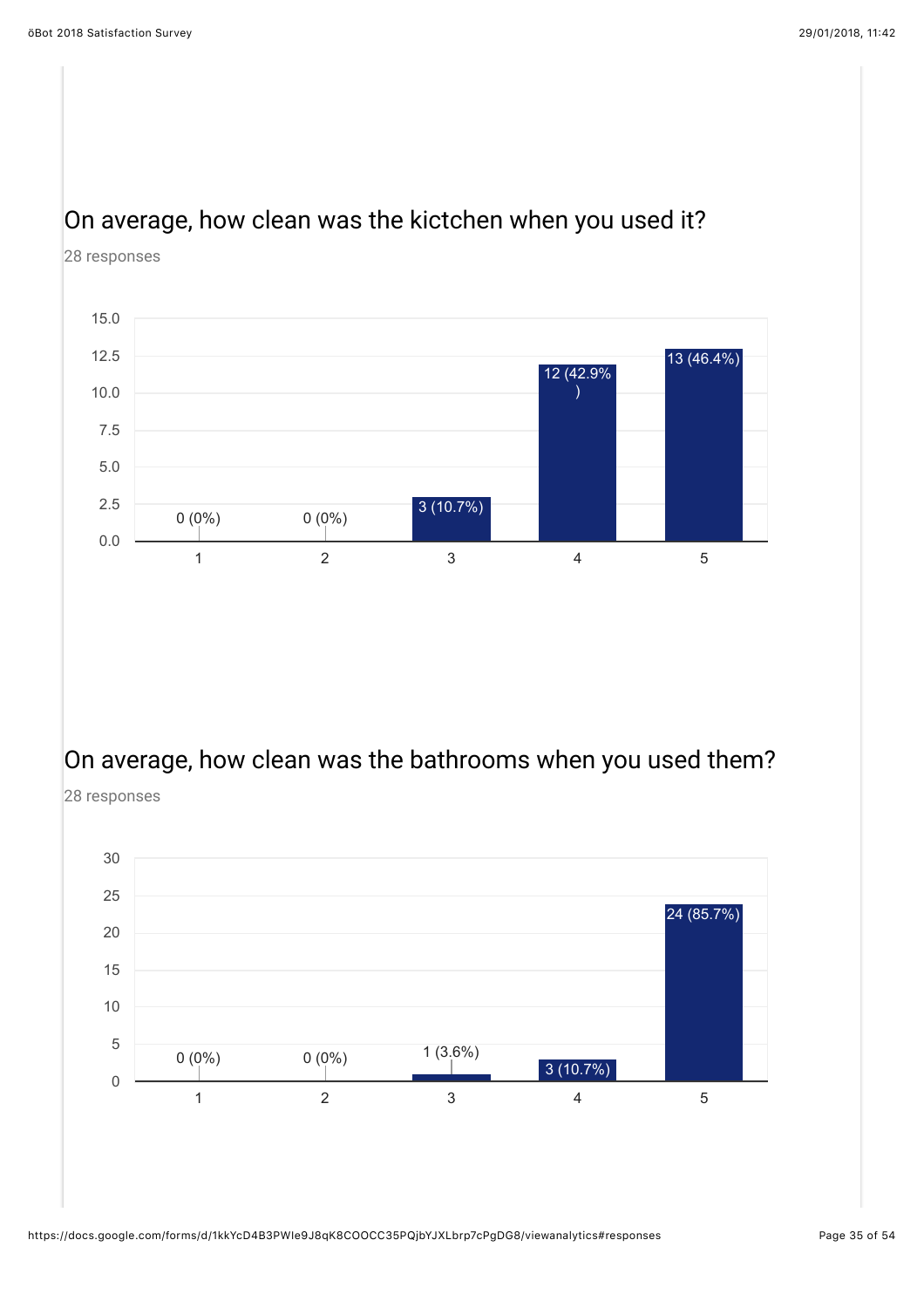

#### How confortable were the facilities during öBot?

28 responses

#### Care to leave any remarks or sugestions regarding the facilities/materials?

2 responses

The facility is really nice, inspiring, i really liked the fact that everything is modular and customizable according to projects. Nevertheless, the fact we were given dedicated space made us not that walk around

It was amazing the way they receive us

Regarding the Antimatter Factory visit by Michael Doser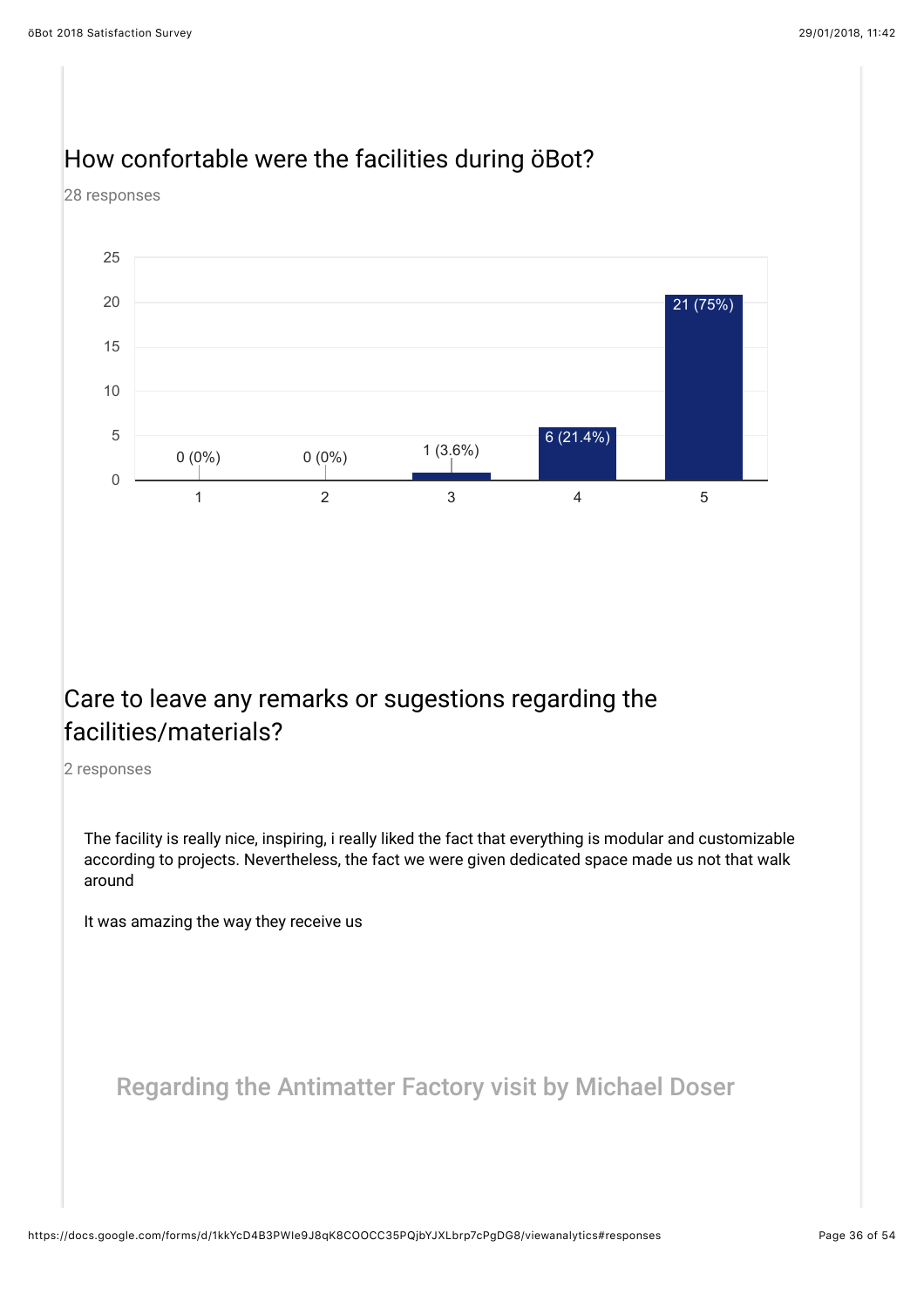#### How inspired were you with this visit?

28 responses



#### How important was this for your academic project?

28 responses

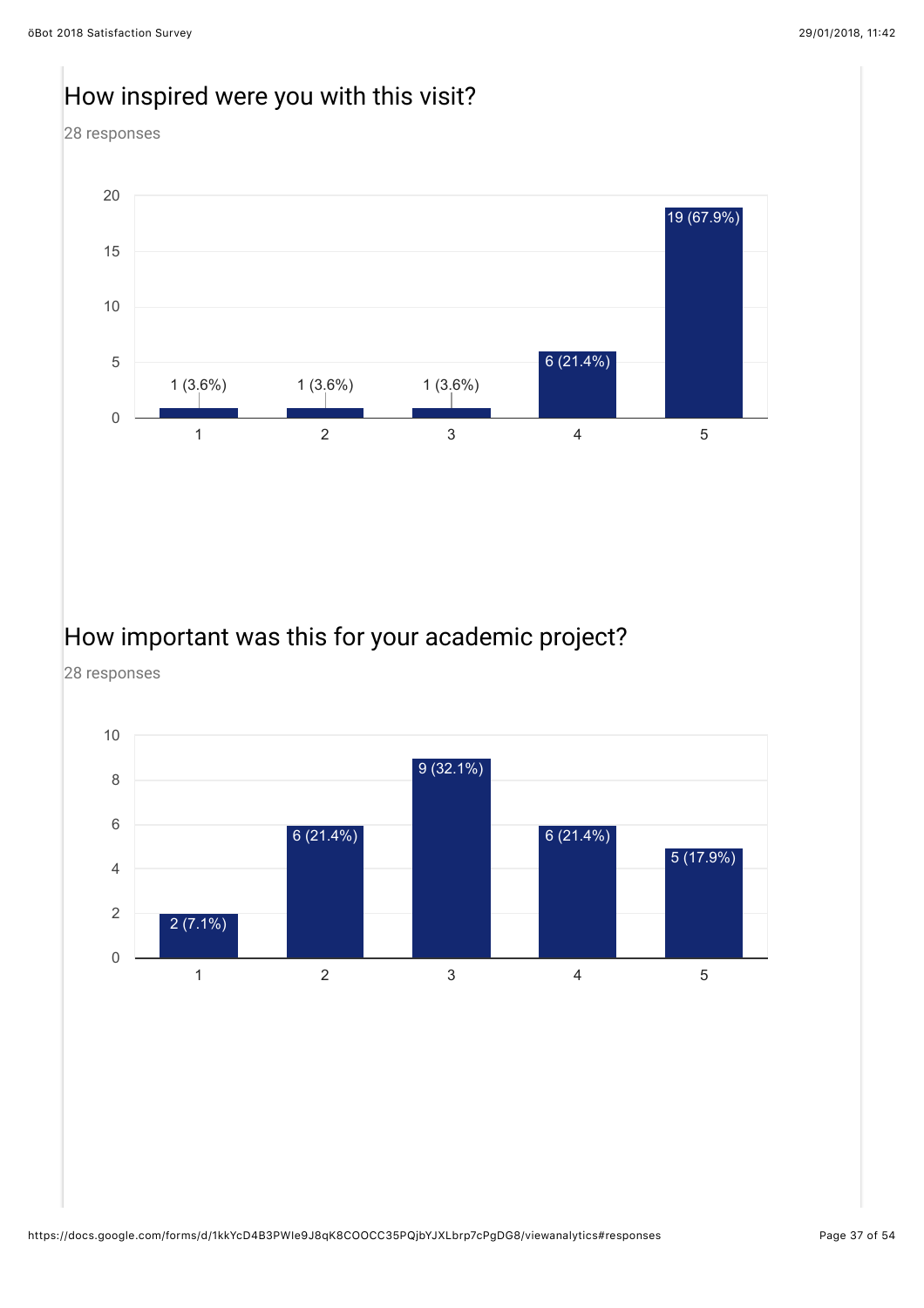#### Add Comments

2 responses

i was expecting seeing sci-fi stuff so quite disappoint "just" seeing what could have been a random factory and some machines. Our guide was nevertheless really nice and available to answer our questions, she was really pleased to make us that tour

Sorry, probably the worst part of all week

Labview Software by Cristovão Barreto

#### How relevant was the theoretical content in this lecture given to accomplish your öBot?

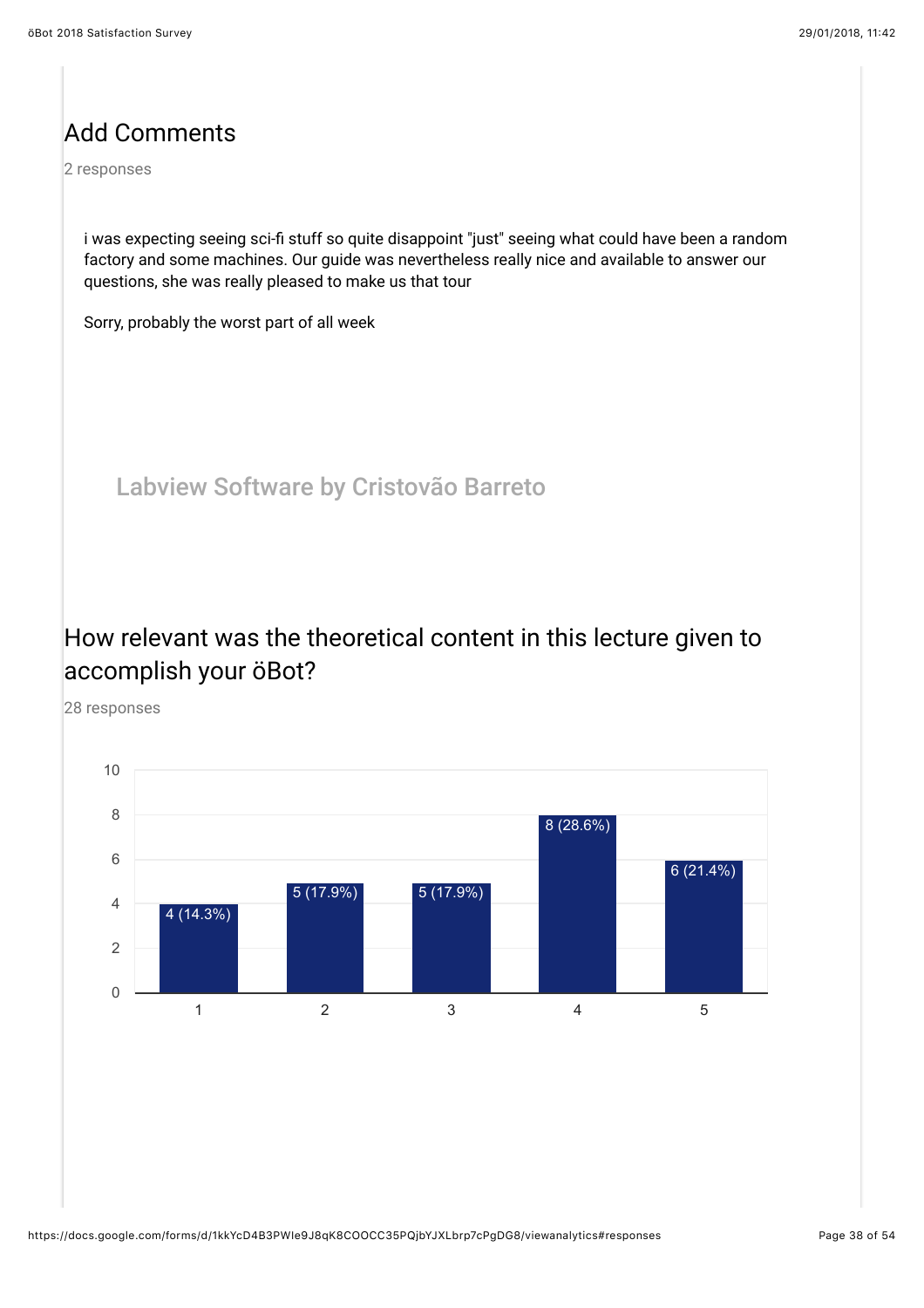#### 28 responses 1 2 3 4 5 0 2 4 6 8 10 4 (14.3%) 8 (28.6%) 6 (21.4%) 7 (25%) 3 (10.7%)

#### How important was this for your öbot main project?

#### How important was this for your academic project?

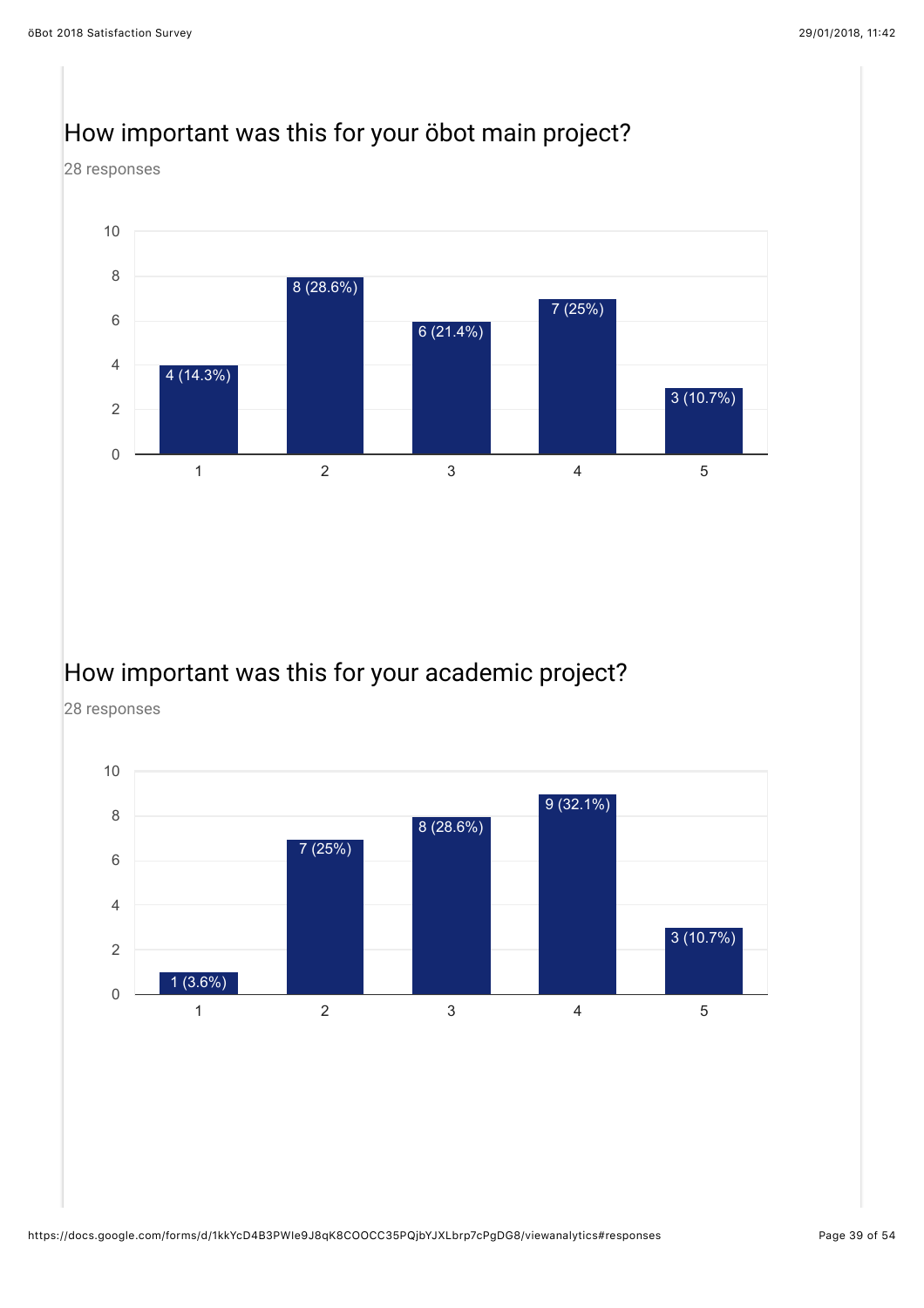#### How inspired were you by this lecture?

28 responses



#### How engaged were you with the speaker?

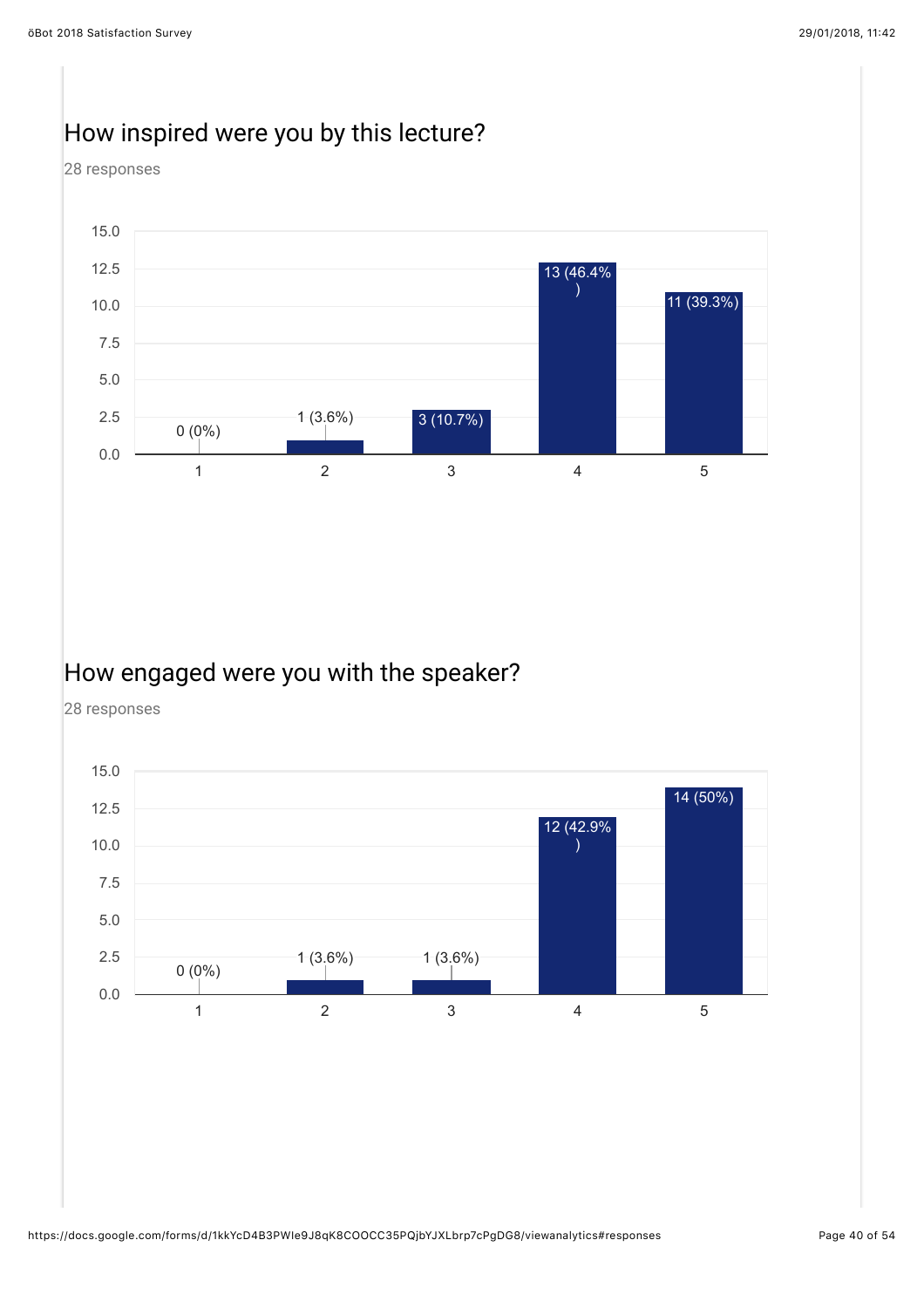

#### How helpful was the speaker clarifing your doubts?

# Was the speaker competent in the transmission of knowledge?

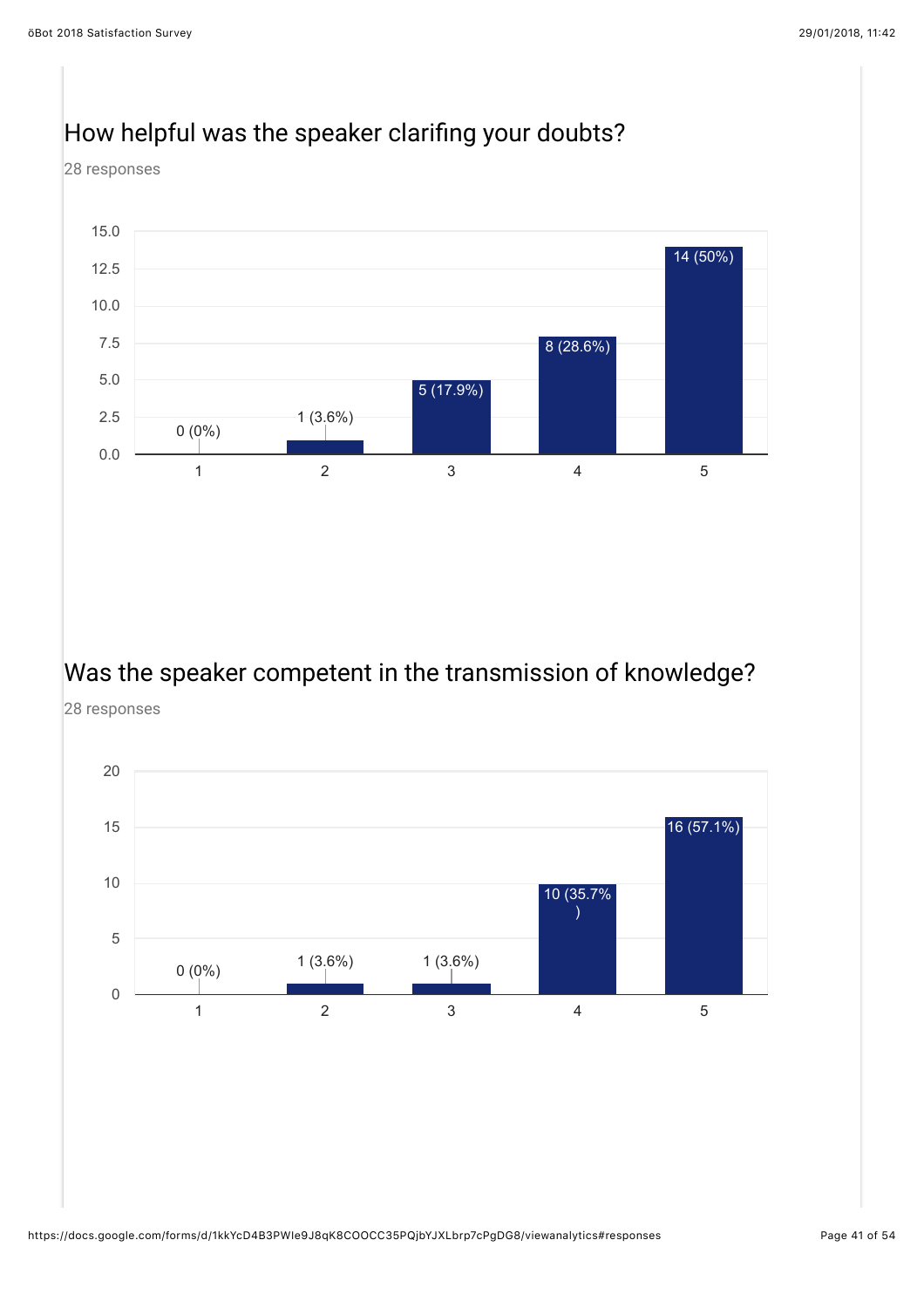#### Care to leave any remark or sugestions regarding the this lecture?

3 responses

Labview Software by Cristovão Barreto AND Thibault What's-his-name (don't forget the french guy). Besides i really liked how they combine lecturing us and showing us thanks to the robot

It was very good, it gave as lots of ideias

It should be first day :)

CLOUDy climate change studies at CERN Lecture by Hanna Mannien

#### How important was this for your academic project?

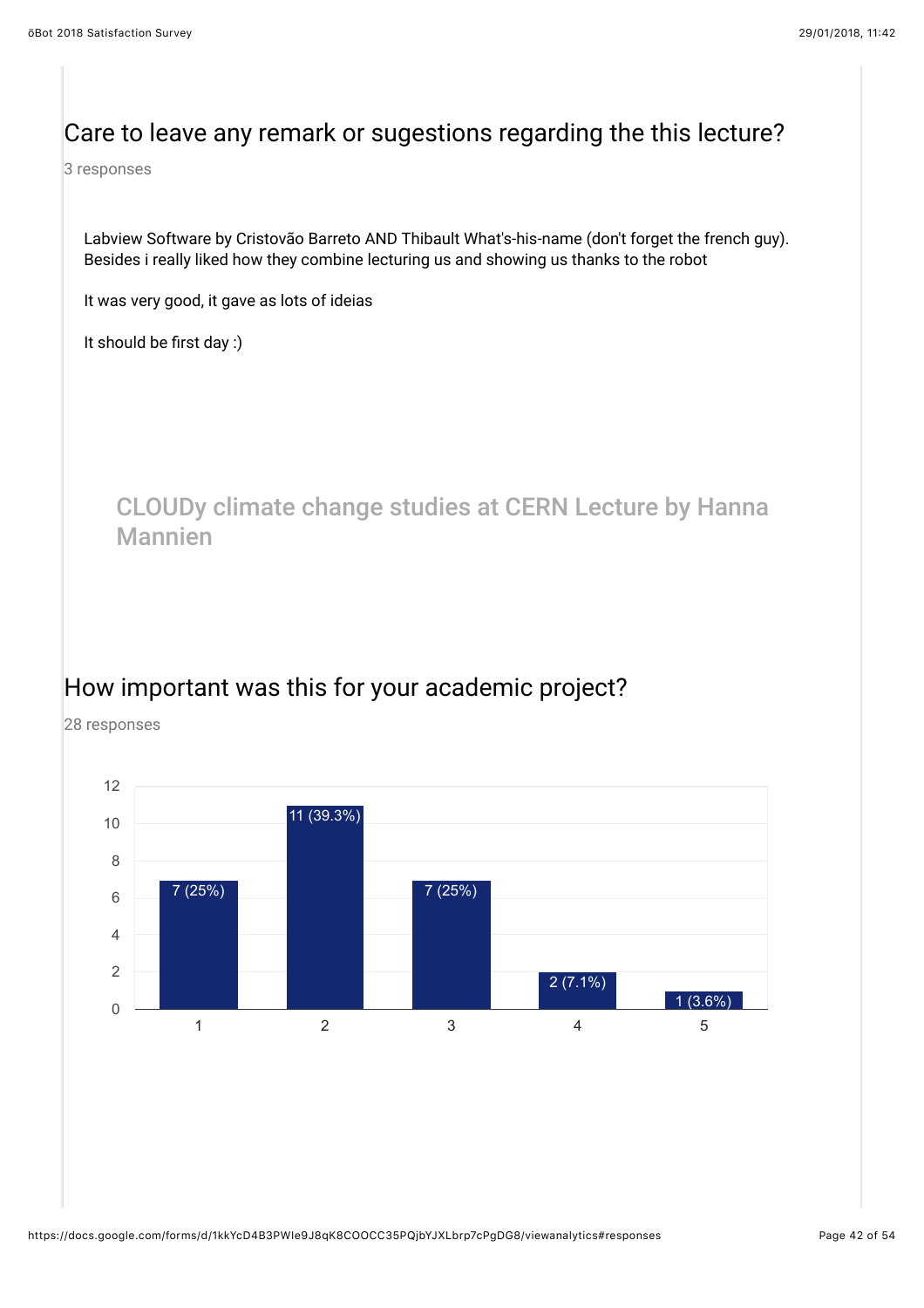#### How inspired were you by this lecture?

28 responses



#### How engaged were you with the speaker?

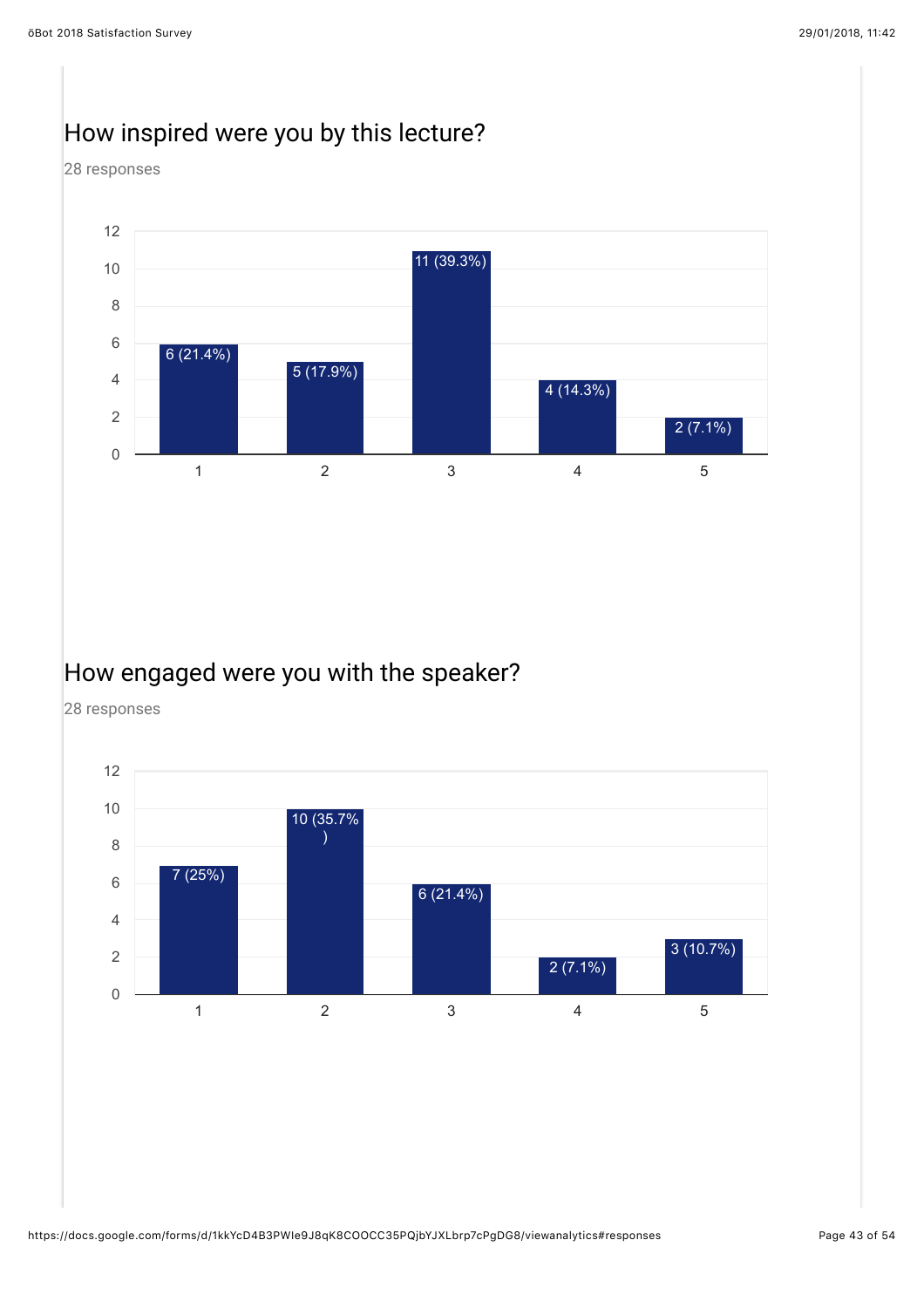

#### How was the competence of the speaker in the transmission of knowledge?



#### How helpful was the speaker clarifing your doubts?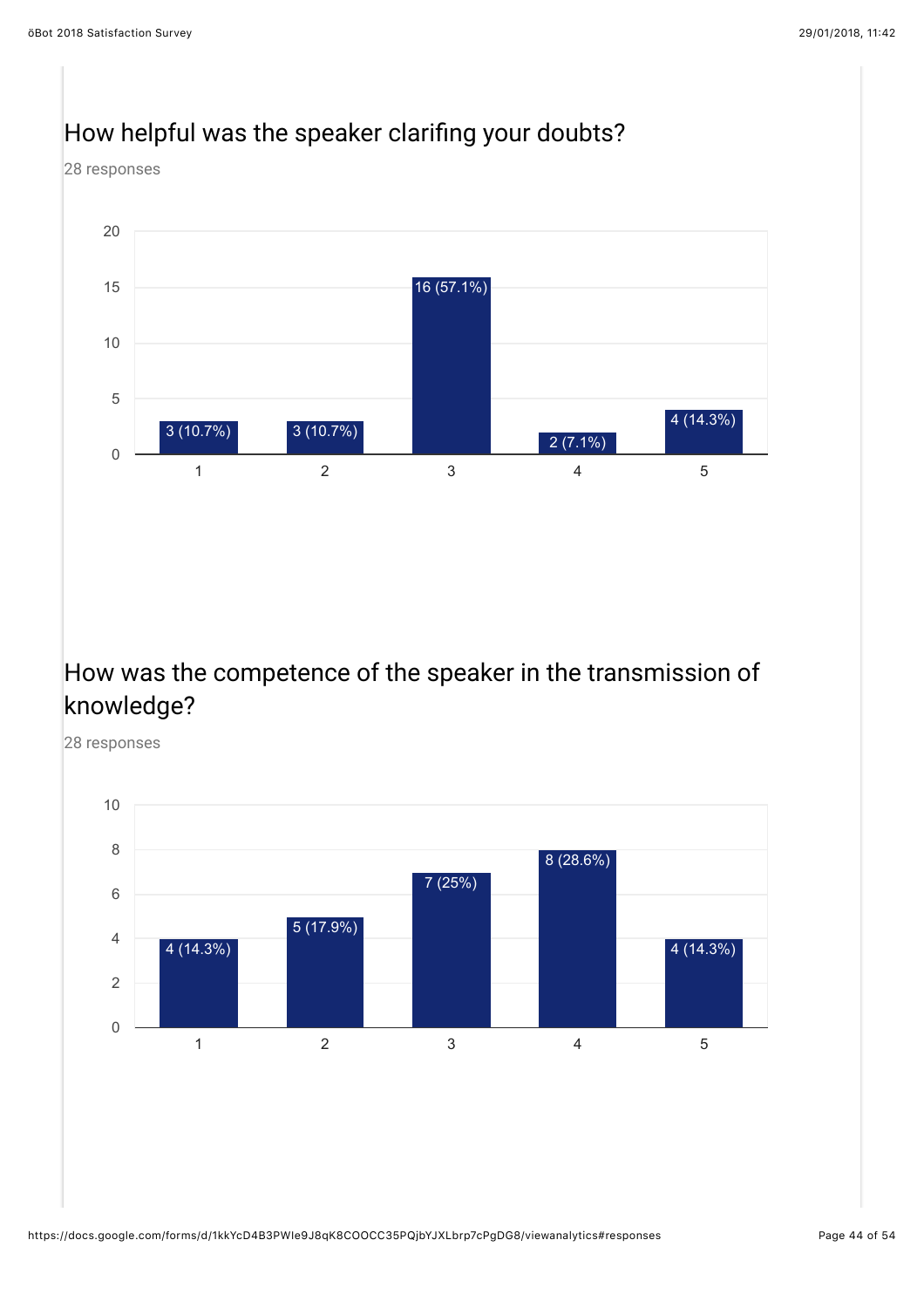#### Care to leave any remark or sugestions regarding the this lecture?

1 response

I was feeling so unconfortable with this lecture because the lady was really nice and really wanted us to feel the same passion about what she was studying. I wish the lecture would have been less scientifically approached

Master of Ceremonies by André Costa

#### How engaged were you with the speaker?

28 responses



#### How helpful was the speaker clarifing your doubts?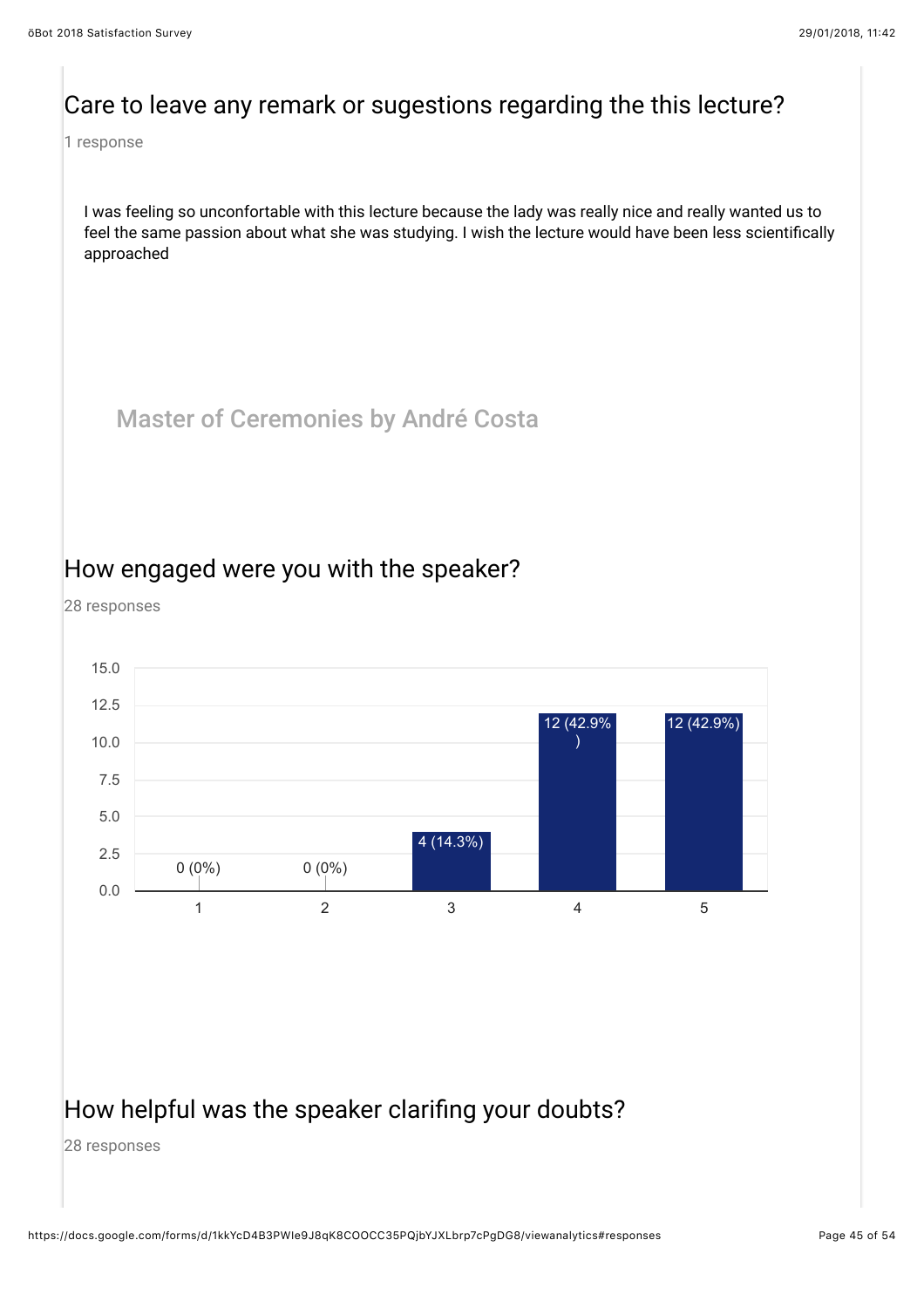

# How was the competence of the speaker in the transmission of knowledge?

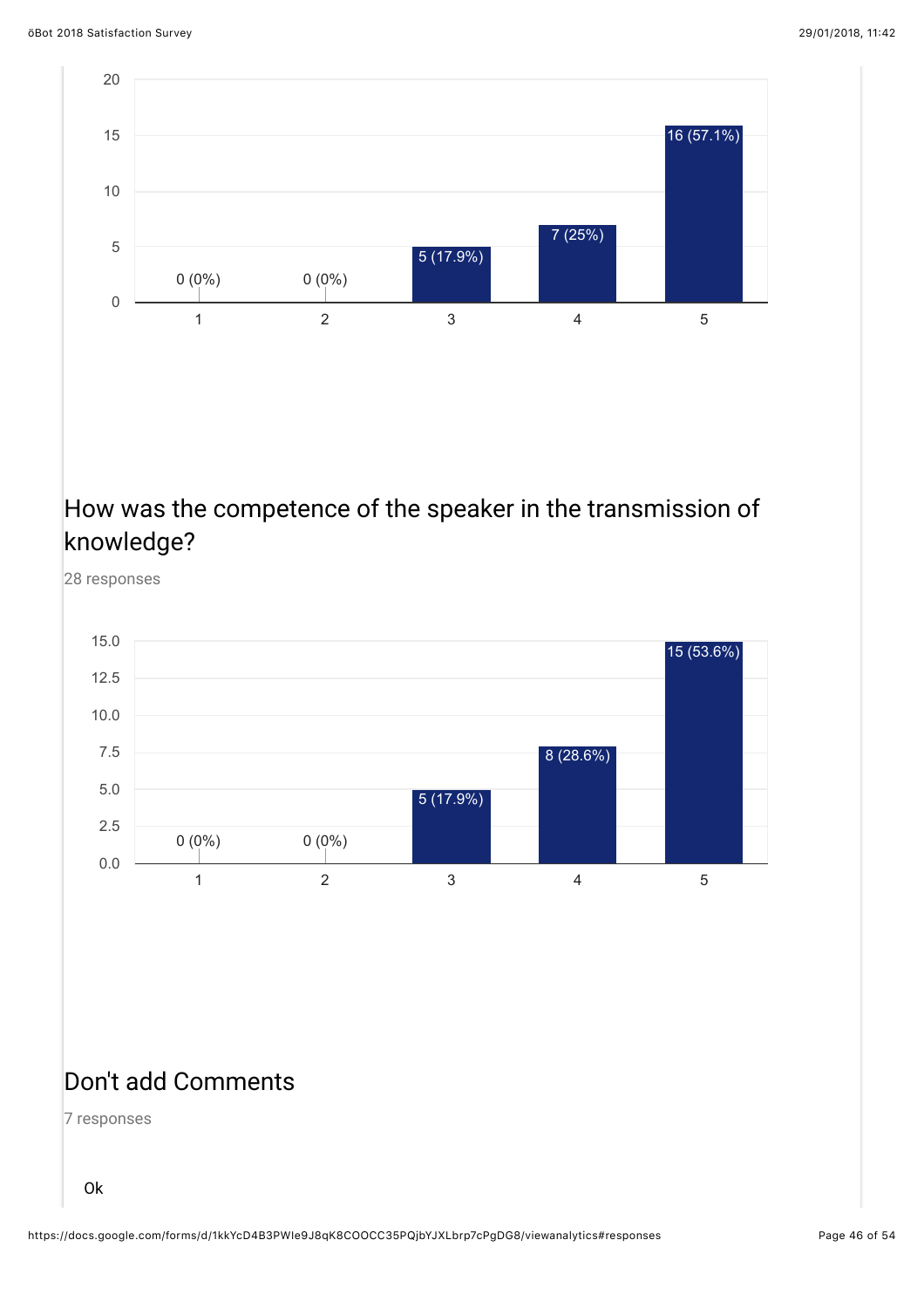#### Rebel

placeholder comment :P great job man!

André = prince of lectures

living on the edge (YOLO)

I like the color of your eyes, I like your smile, I wish you were smiling from Portugal! ;)

Why do not add comments? :)

Regarding the Atlas visit by Markus Nodberg

#### How inspired were you with this visit?

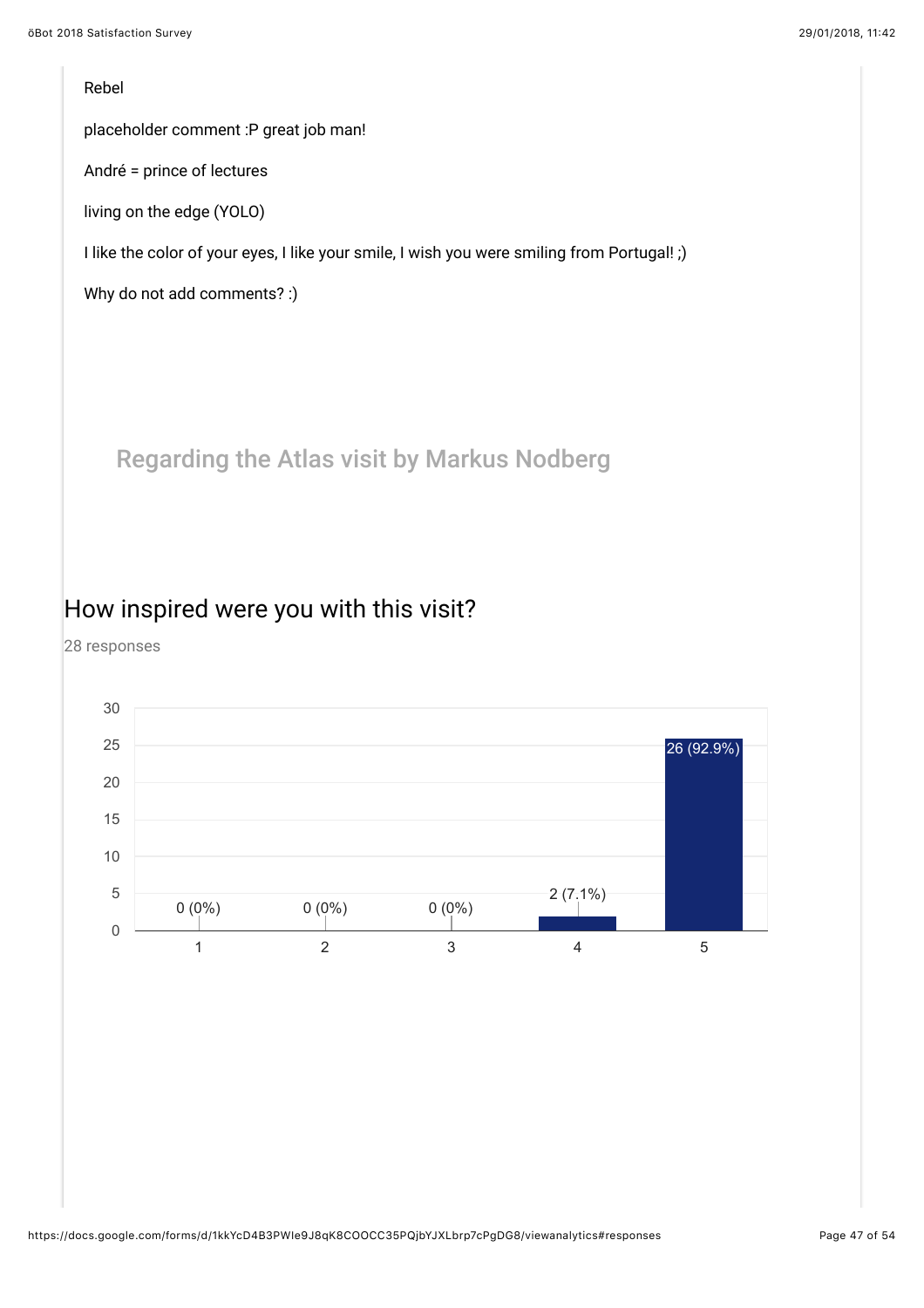#### How important was this for your academic project?

28 responses



#### How motivational was the speaker?

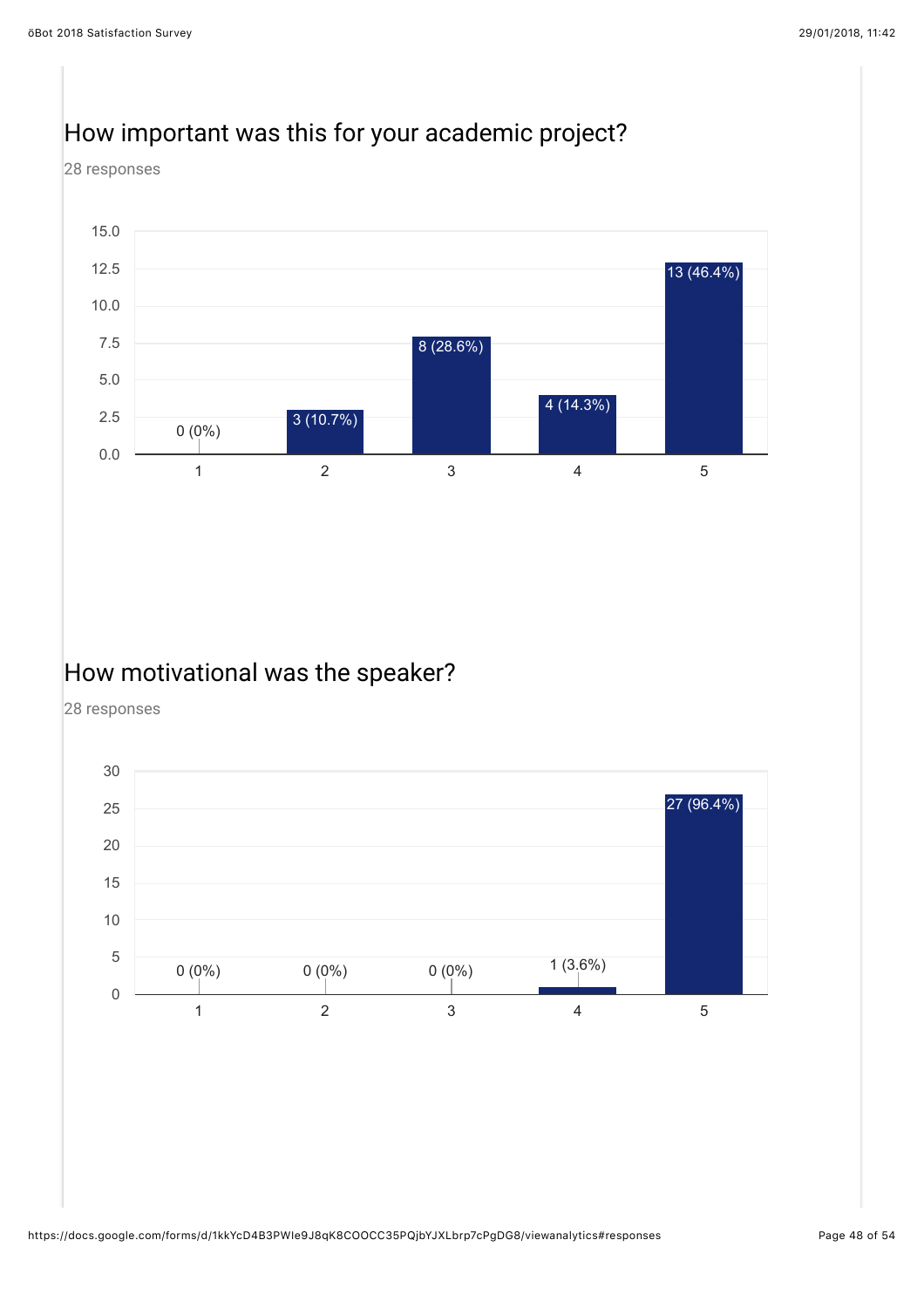## How helpful was the speaker clarifing your doubts?

28 responses



#### Add Comments

6 responses

#### Awesome

What a great experience! Truly amazing!

one of the best experiences I ever had, thank you!

This visit really matched my expectations, just WOW! And Markus is really a passionnate guy that makes you feel the same emotions

It was amazing that a PDF student record it all!! Ask Moises, he will know better

I think Markus changed something permanently. I have a different vision about my future now.

#### One last thing...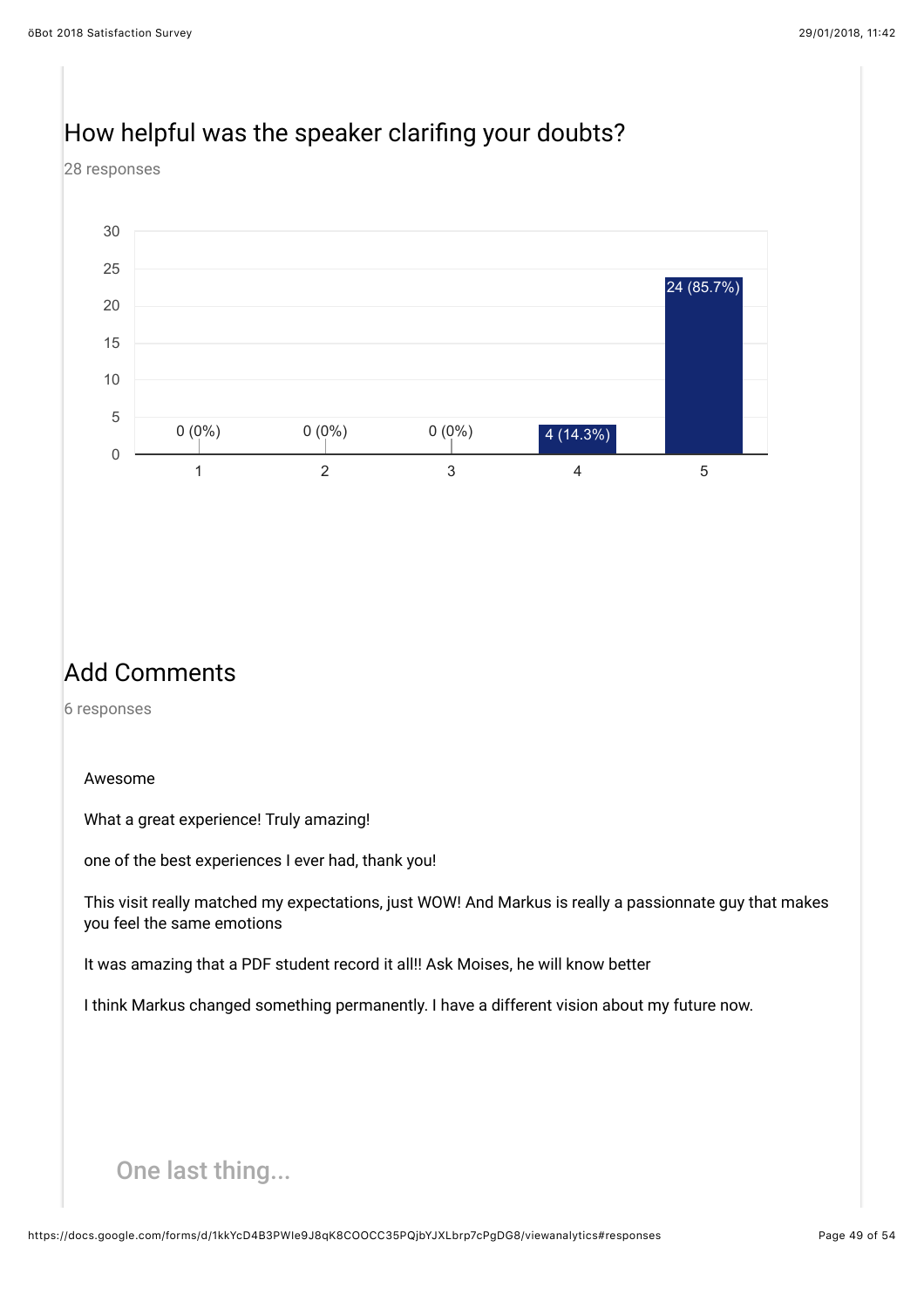#### From your point of view, what was the 3 best things regarding öBot 2018?

28 responses

#### Marcus as a lecturer, ATLAS, Knowing Arduino

Inspiration, Ability to create our own prototypes, Working with all people there

Sharing, learning, exploring

Team work, knowledge and experience.

The inspiration, the new knowledge and the sense of community

People, free coffee, inspirational speakers

Place ; see the final Robots results ; meet Marcus

ATLAS experiment visit; Markus Nordberg speaking; New and unknown eletronics knowledge

Atlas, Antimatter Factory, meeting Porto Design Factory.

Experience a different protyping culture (ideasquare and porto). Seeing CERN, especially ATLAS and antimatter factory.

See my final comments

Changing teams, Learn about Arduino, Inspirational visits

People, place and timing (regarding project fase).

1. Visit ATLAS

2. Have the opportunity to be in the same place as great minds

3. Work with a different team in an awesome environment and have the opportunity to learn electronics with new tools (arduino)

working in a new environment, working with new people, the dynamic structure of the event (a bootcamp)

Mark lecture, the inspiring environment and the contact with different people

The best things were the fact that we were doing something completly new, that we were enpowered to accomplish the impossible and had the chance to by inpiered by the greatest minds.

feeling CERN environment and see the ATLAS and Antimatter factory

The visits were very cool, the talks inspiring, it was nice to be at idea square working with people outside our academic project!

Warming up for winter quarter, Expansion of vision, fun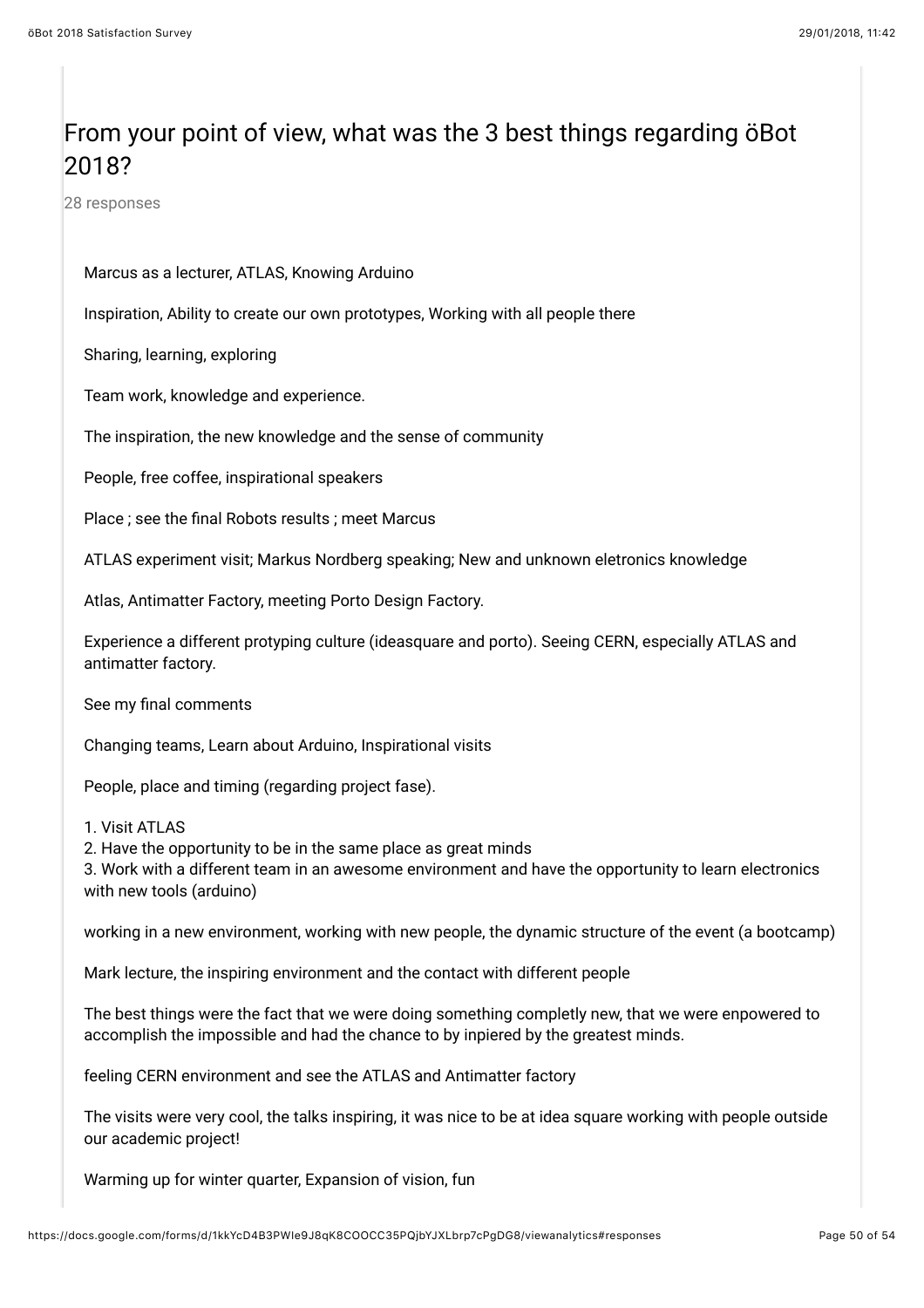Stretch our limits and vision once more

Amazing people, wonderful lectures and very fast coffee machine :D

ATLAS visit, antimatter factory visit, Making a great robot in a few with international team (really international, what means that we workedtogether in the same place)

Marcus, atlas And awesome team!

"Team Spirit", CERN visits, Arduino Workshops

Other students, visit in atlas and the feeling when I knew I went through it all

The people, the Teaching team always assisting and providing ideas / motivation, the facilities were also awesome

Interaction with CERN, different backround people and the speakers

#### From your point of view, what are the 3 things on öBot that need improvement?

28 responses

#### - (2)

Speeches about CEP and CFP were repetitive (I learnt nothing that I didn't know already, so they could last shorter), Activities like visits/speeches could be grouped so our work wouldn't be that much disrupted

It should be more engineers in the teams or at least equal devision between teams.

The materials and tools. Nothing eles ...

Cheaper food, quicker presentations and more time

Content of Lectures ; more care about distribution of teams ; more attendance

Short time to work on the robots; Nothing else, simply great!

Maybe more focus on mechatronics in the development of the paperbot.

Less focus on design, if the goal for the workshop is to learn mechatronics.

See my final comments

Closer hotel; not only one week (MOREEEE);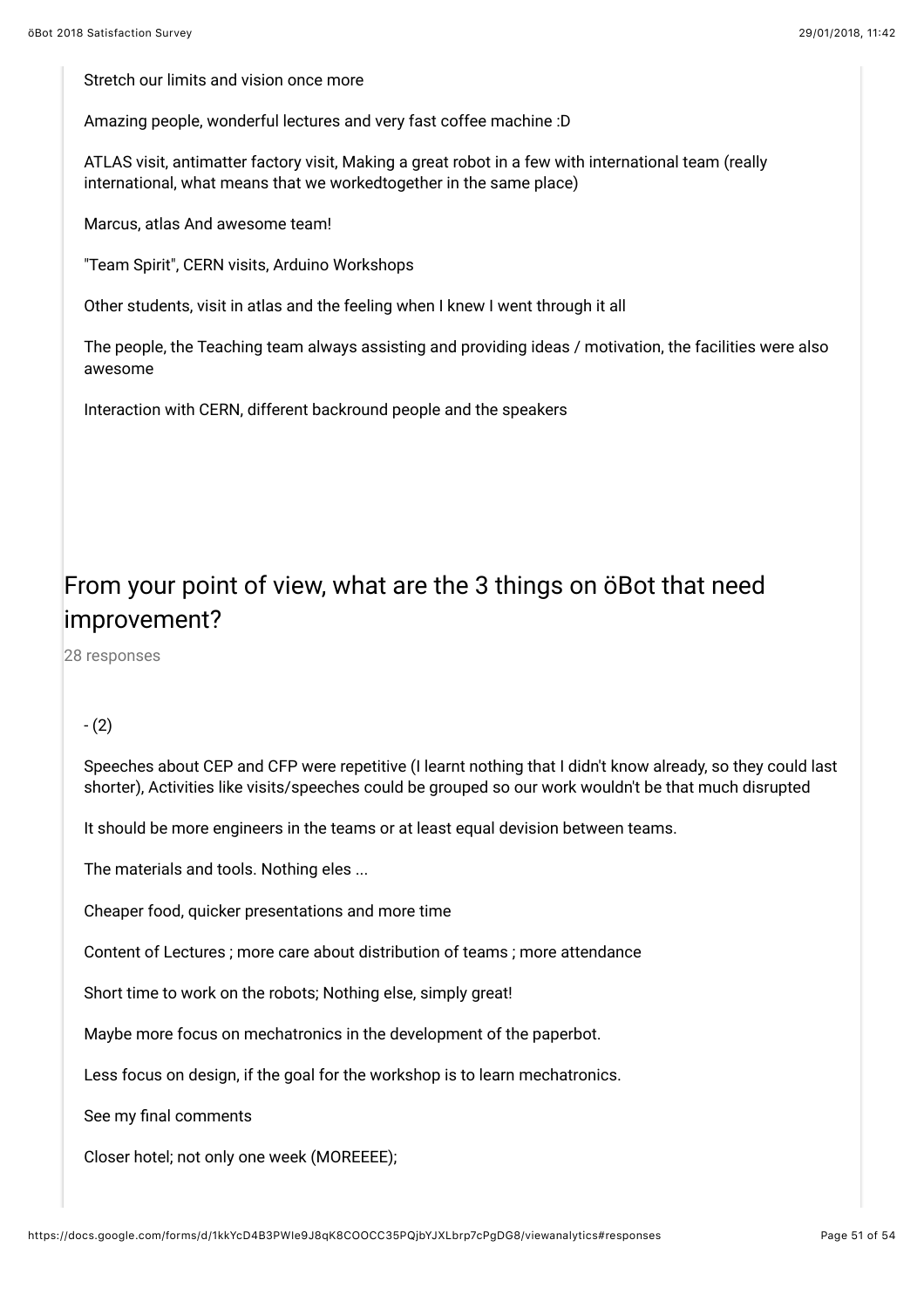Appropriation of some lectures, the timing for visits and lectures and more activities all together.

In my opinion there's nothing more to improve… maybe the hotel could be closer but I understand it's difficult to arrange that

accommodation, lunch, transportation

the hotel was really far from cern and it lacked transportation, some lectures had bad timing (just before the presentations and we could use that time to work on our öbot) and i would like to have more time to meet other team members and see how was their work.

I felt like some lectures were not that relevant that would make up for the fact that we were not working in the robot, I wish we were closer to the hotel and I wish it lasted longer.

less time inside Idea Square more time around CERN facilities, more space to work on the obot, don't leave the rush to the last day

I think the project was taken way too seriously and took away the focused from learning to actual use and programme arduino, that in my case it was what I was looking forward the most, since I already did an interactive design project like that but wasn't so involved in the programming part. The people that already knew how to program in the group felt like they had to take over this part of the project, so I think there could be more small exercises to teach everyone some more basic functions. Maybe have one exercise in small teams where each team gets a different sensors and explores all the possibilities of it and then present it to the rest, so that in the end everyone knows all about all the sensors and commands.

Food, food, food facility

Lectures

More engineering students, more materials for robots design and more time if its possible :)

Visit in junkyard, they aren't too important.

Arduino instead of teensy, the rest was awesome.

More stuff for prototyping

There could be more leading at the beginning. In my group we had big problems with starting project because everyone had different visions about what should we start with.

would be nice to have even more people from different design factories. thats all from me

the timetables , food and transportation from the hotel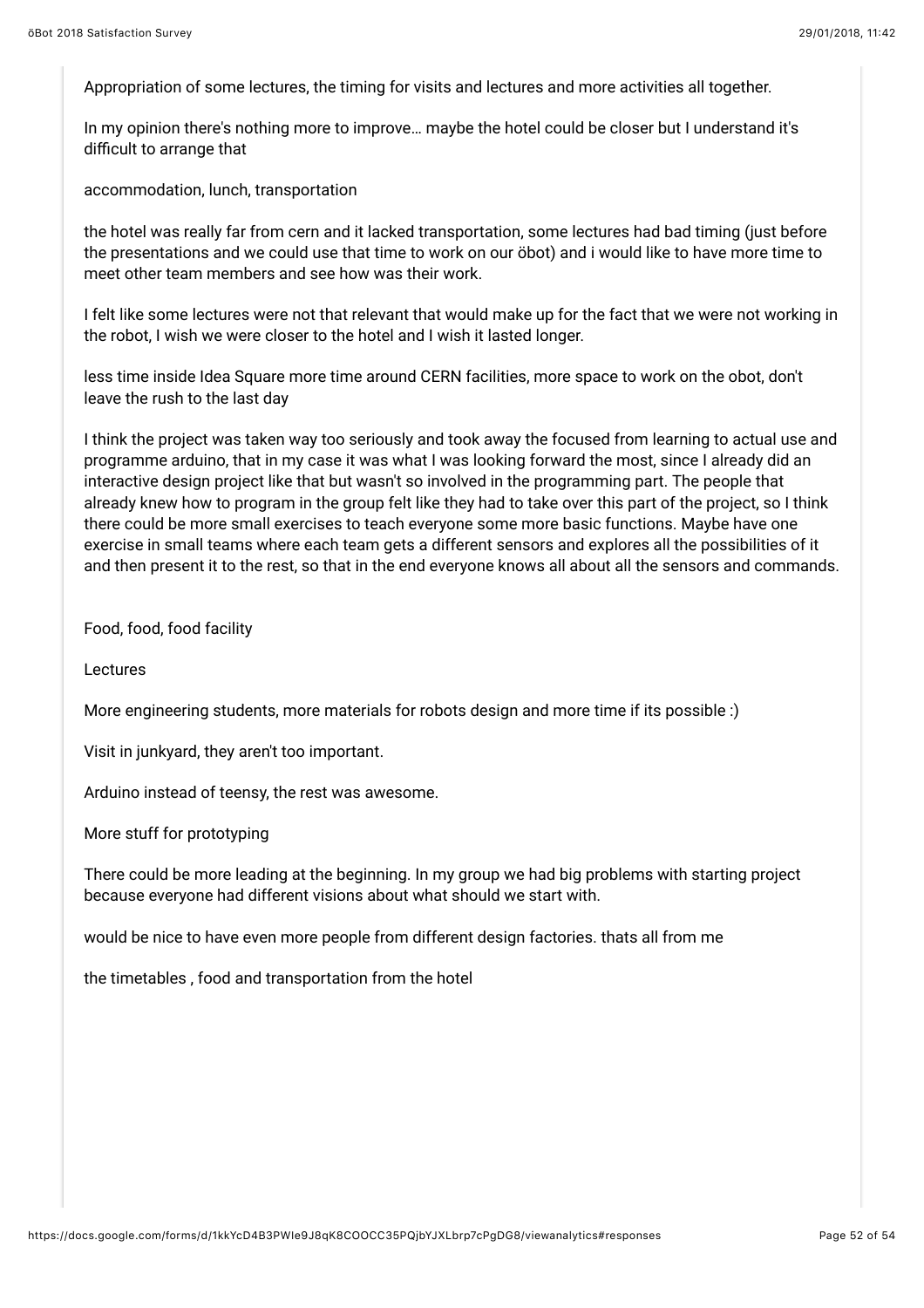#### Any last comments on öBot bootcamp experience?

28 responses

It was awesome all in all. Definitely would recommend!

It was awesome!

-

Thank you for the experience, it was Awesone!!!

It was awesome!!

It was breathtaking!

unforgettable

Extremely inspiring and realising!

Nice experience!

Thank you!

I have done a course in design thinking, so I have a feel for the importance of identifying a user need before making a product. It was clear that every team in öBot had to make a story behind their product in order to show that their product would be a success. It seems to me that this is something the students use/emphasize in their everyday and that they have good background knowledge on this matter. At the beginning of öBot, it was explained that the main goal is to learn mechatronics and I therefore wonder if too much time was spent on need-finding instead of actually learning/prototyping mechatronics. During the daily progress-presentations, most of the feedback was directed towards design/need/story and not so much on the actual mechatronics.

On the other hand, I cannot argue the results since everyone made great final products and successfully learned/incorporated a lot of mechatronics. Great job!

SUPER!

Keep on doing it !

Can I go next time? If I can just call me :D Rafa

guess i said it all

it was an extremely inspiring week. I left feeling like I could do anything in this (or any of the eleven) universe dimension. Everyone should be in CERN at least once in their lives... We are really lucky! awesome people, awesome environment, awesome vibe

It actualy changed the way I embrace and act in life so I could not imagine it working out better.

x